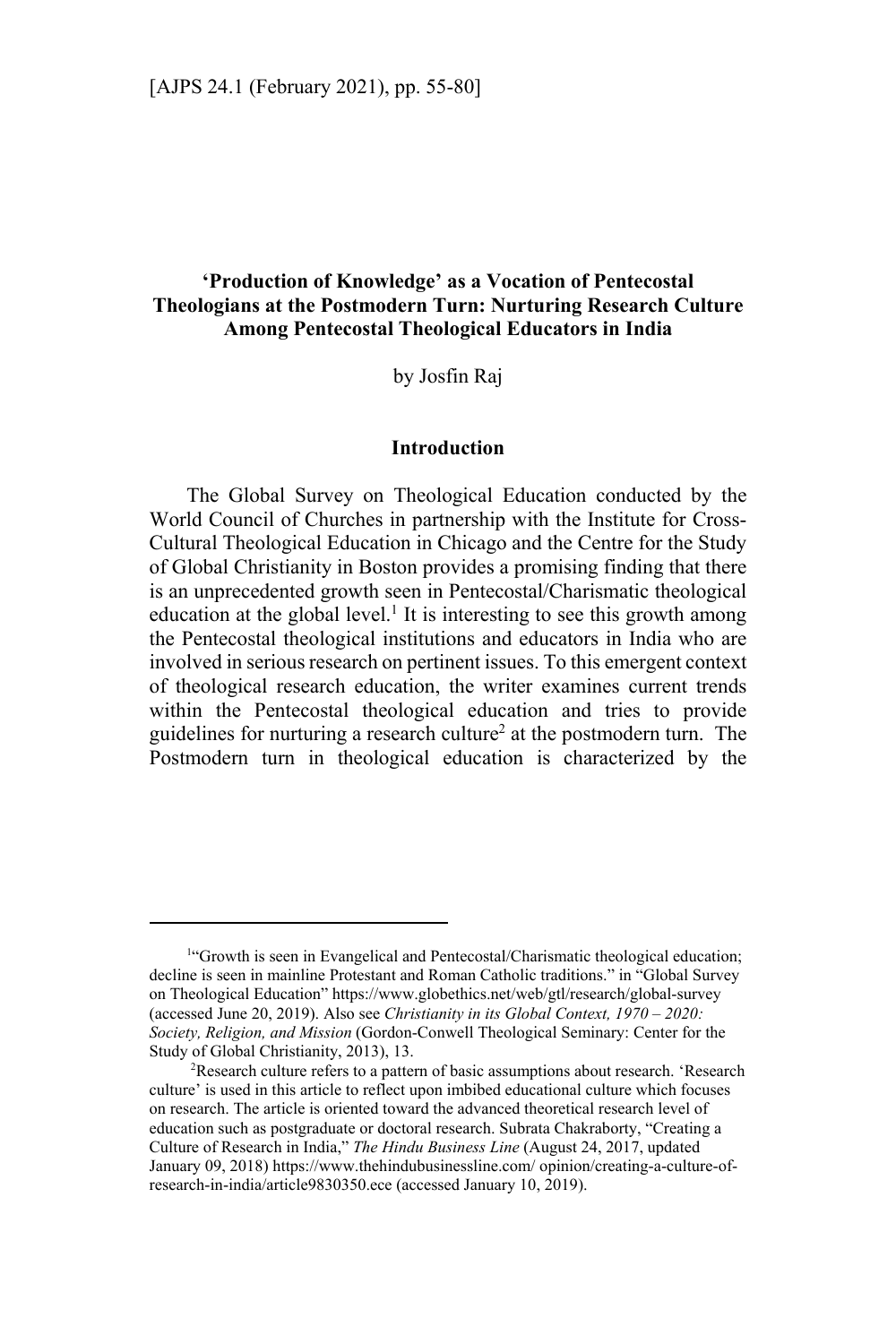implication of postmodern tenets in the research education.3 For the same reason, this paper mainly argues that production of knowledge should be considered as one of the prominent vocations of Pentecostal theological educators, particularly in the Indian context.

### **Theological Research Education in India at the Postmodern Turn**

Generally, there is a clear difference in the way theological research is done in the Global South and Global North. The Euro-American context developed their research mainly in line with the university setting with disciplinary specification. But theological research in the Indian context started in relation to Christian mission and among the 'open public'.4 Gnana Patrick states this difference clearly thus:

The important point to be noted here is that Indian theological researches, unlike those in the west, situate themselves in response to social transformative concerns related to poverty, patriarchy, caste, marginality, etc., and the topics for researches are those emerging out of these realities. In this sense, Indian theological researches are bound by contextual realities of life and shaped by intentionality of pastoral praxis. As a consequence, Indian theological researches do not enter sufficiently into the theological fields of specialization as Euro-American researches do.5

During earlier periods of Christian history of India, both Catholic and Protestant missionaries such as Robert de Nobili, Bartholomew Ziegenbalg, the Serampore  $Tri<sup>6</sup>$  and so on significantly contributed to theological research.<sup>7</sup> They played an important role in triggering both

<sup>&</sup>lt;sup>3</sup>The phrase 'Postmodern turn' in this article is used to refer to theological research trends in India directly or indirectly influenced by postmodern tenets. See the section 'Predicament and Possibilities of Postmodern Turn in Indian Theological Research Education' in this article for further discussion. 4

Gnana Patrick, "Future of Theological Research in India," in *Theological Research in the Global South: Prospects and Challenges* ed. P. G. George (Serampore: SATHRI, 2015), 128. 5

<sup>&</sup>lt;sup>5</sup>Ibid., 129.

<sup>6</sup> Joshua Marshman, William Carey, and William Ward are considered as the Serampore Trio who worked as a catalyst for the establishment of Serampore College, Calcutta.

Patrick, 129.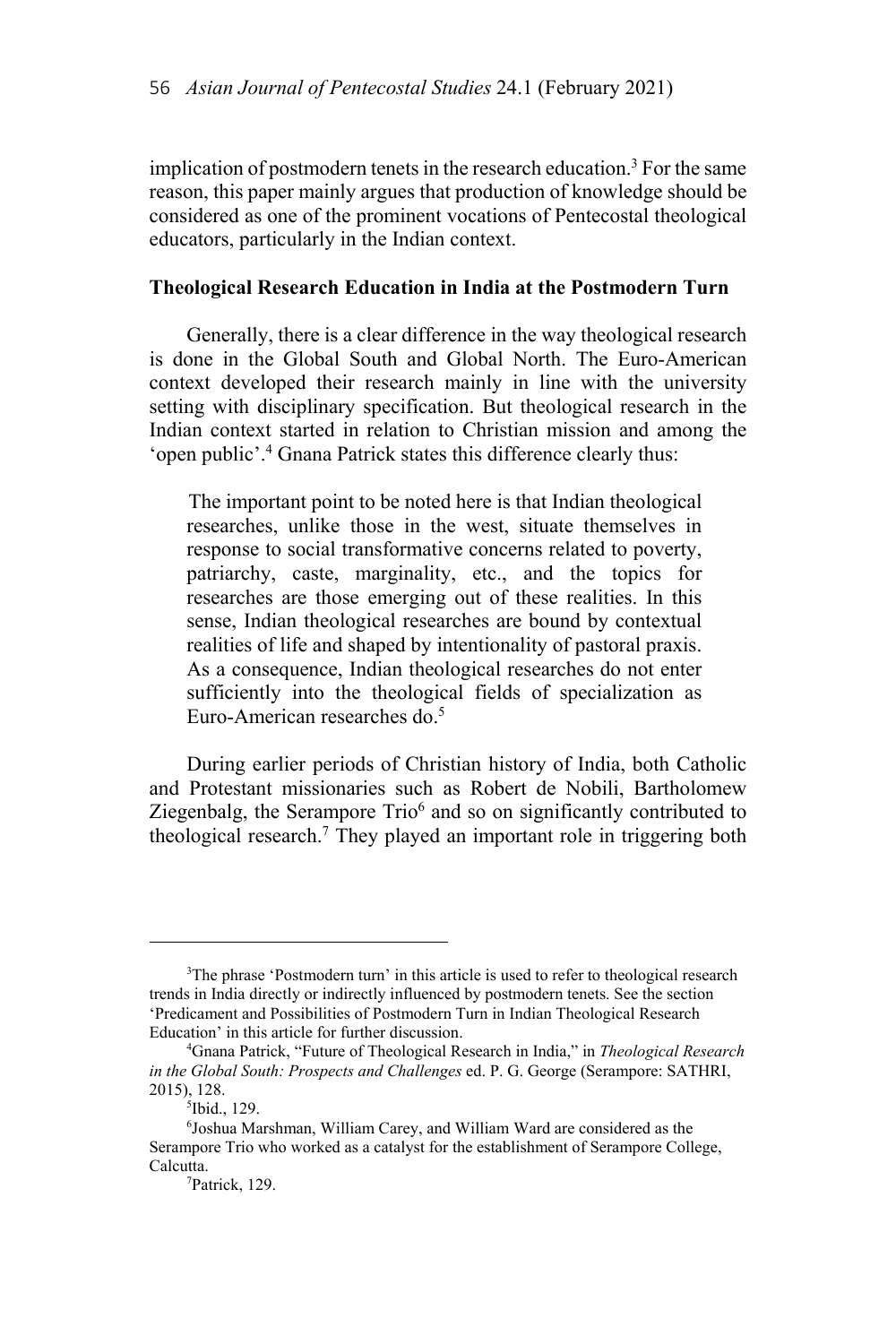'Production of Knowledge' as a Vocation of Pentecostal Theologians at the 57 Postmodern Turn: Nurturing Research Culture Among Pentecostal Theological Educators in India

secular and theological researches.<sup>8</sup> However, in the second part of the 19th century *Ashram-*based theologizing gained popularity and Indian Christian theology is the outcome of this movement.9 This *Ashram-*based theologizing and further developments in theological research opened a new path for theological education in India. The following section will inform about the current status of theological research education in the postmodern climate of India.

### Context of Theological Research Education in India

There are three main streams that regulate theological research education in India at present.<sup>10</sup> The first stream is the Senate of Serampore College (University), one of the chief catalysts for theological education and research in India.11 They have various research organizations working under them like the Board of Theological Education Senate of Serampore College (BTE-SSC),<sup>12</sup> South Asia Theological Research Institute (SATHRI) and Senate Centre For Extension and Pastoral Theological Research (SCEPTRE). The second stream is the more evangelically driven Asia Theological Association (India) (ATAI). It is an accrediting body or agency comprising of 160 plus theological institutions offering various degrees.13 According to their official website, there are only two institutions offer doctoral

<sup>&</sup>lt;sup>8</sup>The foreign missionaries conducted researches in relation to language studies with the main intention of translating the scripture into vernacular language and communicating the gospel with local people. Their studies on Hindu philosophy were driven with a purpose of refutation. They also introduced western educational systems in India which unfortunately bifurcated ministerial training with secular scientific studies. 9

*Ashram* is an anglicized Sanskrit word to refer to a *guru* (teacher) who resides with his family and disciples with a purpose of imparting knowledge. However, in Christian theology, important people in this movement like V. Chakkarai, A. J. Appasamy and P. Chenchaih used this idea to share the indigenous Christian theology. See Robin Boyd, *An Introduction to Indian Christian Theology* (1969; repr., New Delhi: ISPCK, 2006), 110- 184; John S. Thannickal, *Ashram: A Communicating Community* (Bangalore: Center for

Contemporary Christianity, 2011).<br><sup>10</sup>Though this classification has its own limitations, perhaps, I find it is easy to understand the context of the theological education in India.

<sup>&</sup>lt;sup>11</sup>Senate of Serampore College (University) is located in West Bengal. For more details visit their official website https://www.senateofseramporecollege.edu.in/ (accessed July 20, 2019).<br><sup>12</sup>Board of Theological Education Senate of Serampore College is established by

the National Christian Council of India. For more details https://btessc.org/ (accessed June 20, 2019).<br><sup>13</sup>For more details visit ATAI's official website https://ataindia.org/ (accessed June

<sup>20, 2019).</sup>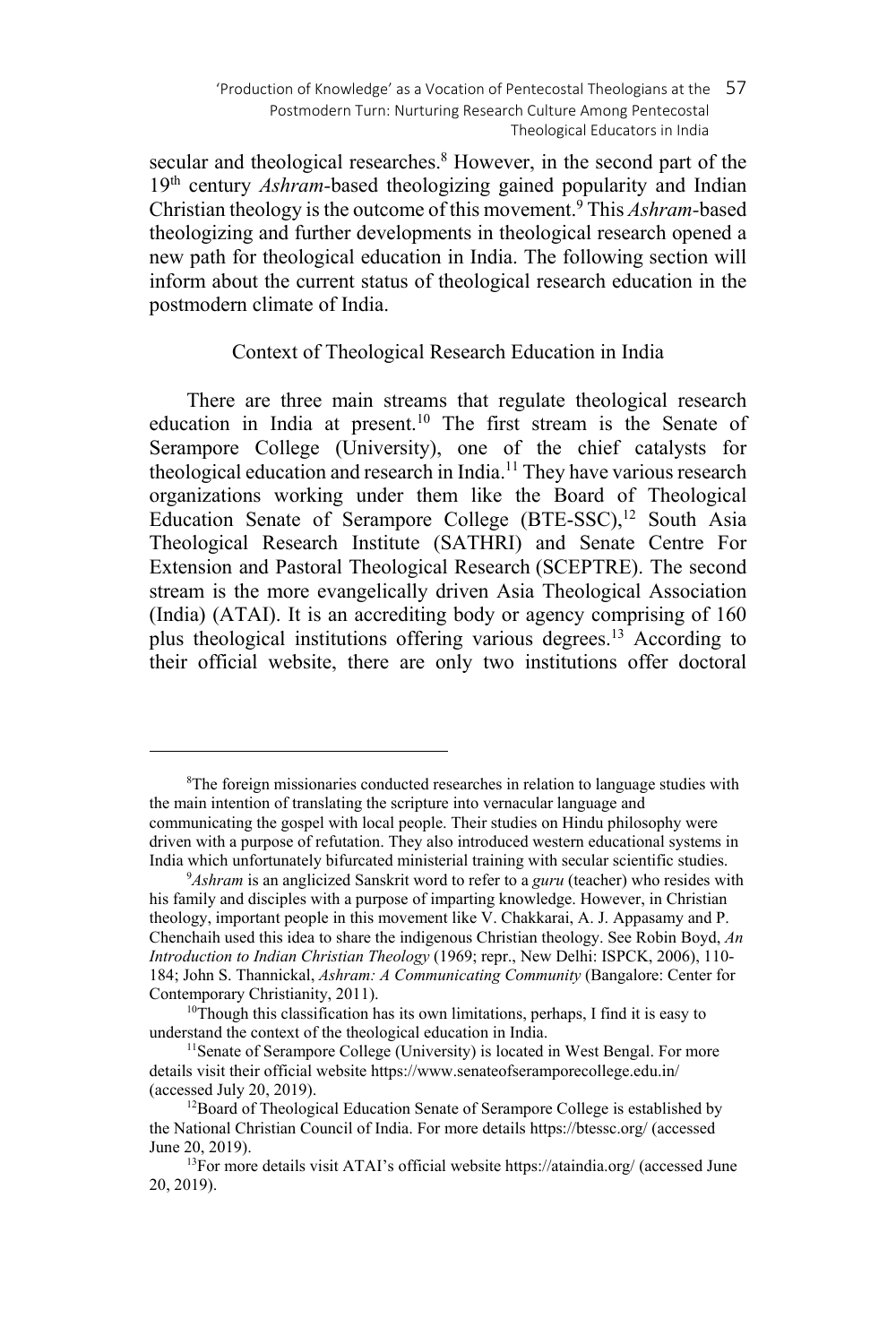degrees and thirteen institutions that offer M.Th. programs. The third stream is secular universities such as Martin Luther Christian University (Meghalaya), Sam Higginbottom University of Agriculture, Technology and Sciences (SHUATS, Allahabad), Mysore University, Andhra University, Madras University, and others. They function under, mainly, the department of Philosophy and Religious Studies and sometimes connect with theological institutions providing certificates recognized by the University Grant Commission (UGC).<sup>14</sup> Their theological articulation is more secular in nature. The entrance of secular universities to theological research is the recent development of theological education in India.

After the independence (1947), theological research was directed to the economic and political concerns of the country from an indigenous *Ashram-*based model.15 In the 1960s the theological orientation shifted to marginalized people groups such as the Dalit, tribal people and other weaker sections of the society.<sup>16</sup> Liberation theologies in the other parts of the world also influenced the theological research orientation. This shift is understood as one of the aftermaths of postmodern thinking. The postmodern turn helped theological articulations to record divergent polyphonic discourses within the theological research.17 Most of the time, such researches challenged the traditional pattern of the research education. Currently, there are new ground-breaking researches happening mainly from the Senate of Serampore, ATA and secular streams in relation to people's experience, public theology and other areas of research. A later stage of this paper will analyze how these three

 $14$ The UGC, however, was formally established only in November 1956 as a statutory body of the Government of India through an Act of Parliament for the coordination, determination and maintenance of standards of university education in India. For more details https://www.ugc.ac.in/ (accessed July 20, 2019).<br><sup>15</sup>See P. D. Devanandan, *Preparation for Dialogue: A Collection of Essays on* 

*Hinduism and Christianity in New India*, eds. Nalini Devanandan and M. M. Thomas (Bangalore: CISRS, 1964). Also M. M. Thomas, *Christian Social Thought and Action—A Necessary Tragedy*, in *M. M. Thomas Reader: Selected Texts on Theology, Religion and Society* (1943), ed. T. Jacob Thomas (Tiruvalla: CSS, 2002).

<sup>&</sup>lt;sup>16</sup>For more details of the history and development of Christian theological reflection in India see my book *Inclusive Christ and Broken People: Towards a Dalit Christology in the Light of the Early Church Faith Confession* (New Delhi: Christian World Imprints, 2018), 25 fn 142; Samuel Amirtham, "Some Trends in the Development of Theological Education in India," *India Journal of Theology* 25, no. 3-4 (July-December, 1976): 197-

<sup>209.</sup>  $17$ J. Andrew Kirk, "The Postmodern Condition and the Church's (Co)mission," in *Mission and Postmodernities: Regnum Edinburgh 2010 Series* ed. Rolv Olsen et al. (Oxford: Regnum Books International, 2011), 23-24.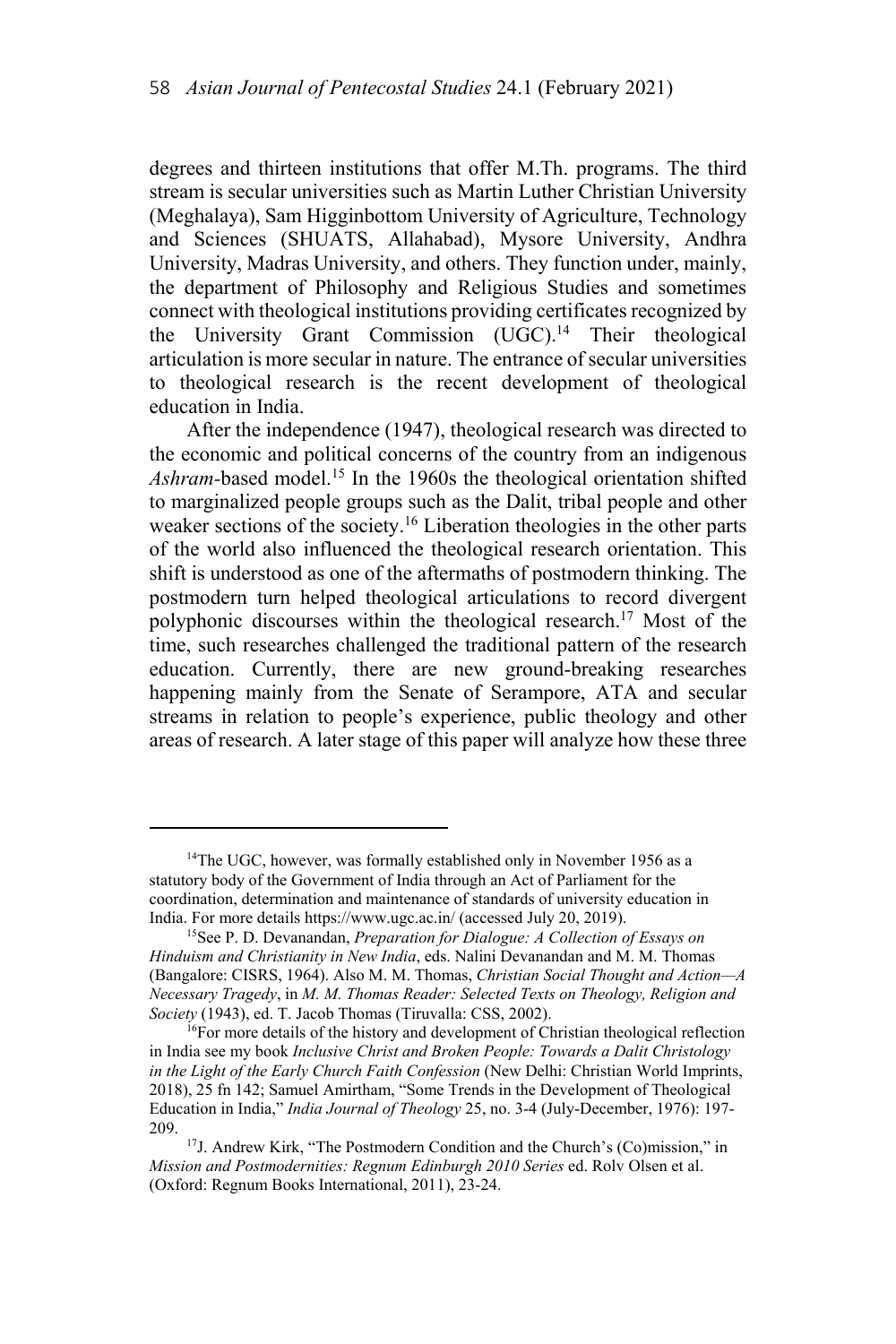streams hamper Pentecostal theological research education. Meanwhile we will discuss more deeply how the postmodern turn helped theological research education.

# Predicament and Possibilities of the Postmodern Turn in Indian Theological Research Education

It is a herculean task to sum up the tenets of postmodernism and its impact upon theological education at the research level. However, postmodernism plays a major role in modeling and structuring current theological research, which focuses on liberation and contextual theological reflections. It considers knowledge as a social construct or a product of a community.18 Hence, postmodernism encourages polyphonic discourse in educational practices. There is no strict disciplinarity in the postmodern research. This celebration of plurality of voices, for better or worse, has affected Indian theological research. Perhaps the postmodern turn in the theological education at a global and national level brings both positive and negative contributions.

# *Polyphonic Discourses*

 $\overline{\phantom{a}}$ 

In the past, till the enlightenment period of the West, knowledge was understood as 'divine'. Religious truth claims always bypassed the rational thought pattern. When rationalism and humanism started to flourish, knowledge became 'given'. This became the base of the modern thought pattern which narrated the 'objectivity or absoluteness of truth'.19 To this wider context, postmodernism entered. In short, modernism broke with tradition; postmodernism breaks with modernism.20 The postmodern turn makes a claim for the plurality of truth. In the words of Knud Jørgensen, "Principles are replaced by preferences. . . . There is no privileged civilization or culture or belief, only a multiplicity of cultures and beliefs. The grand narrative of human progress of modernity has been transformed into the numerous small

<sup>18</sup>Rajan Gurukkal, "An Introductory Outline of Knowledge Production in Precolonial India," *Indian Journal of History of Science* 51 no. 1 (March, 2016): 9-21.<br><sup>19</sup>Ernst Troeltsch, *The Absoluteness of Christianity and the History of Religions* 

<sup>(1971;</sup> repr. Louisville, KY: Westminster John Knox Press, 2005), 51. 20Knud Jørgensen, "Foreword," in *Mission and Postmodernities: Regnum* 

*Edinburgh 2010 Series* ed. Rolv Olsen et al. (Oxford: Regnum Books International, 2011), viii.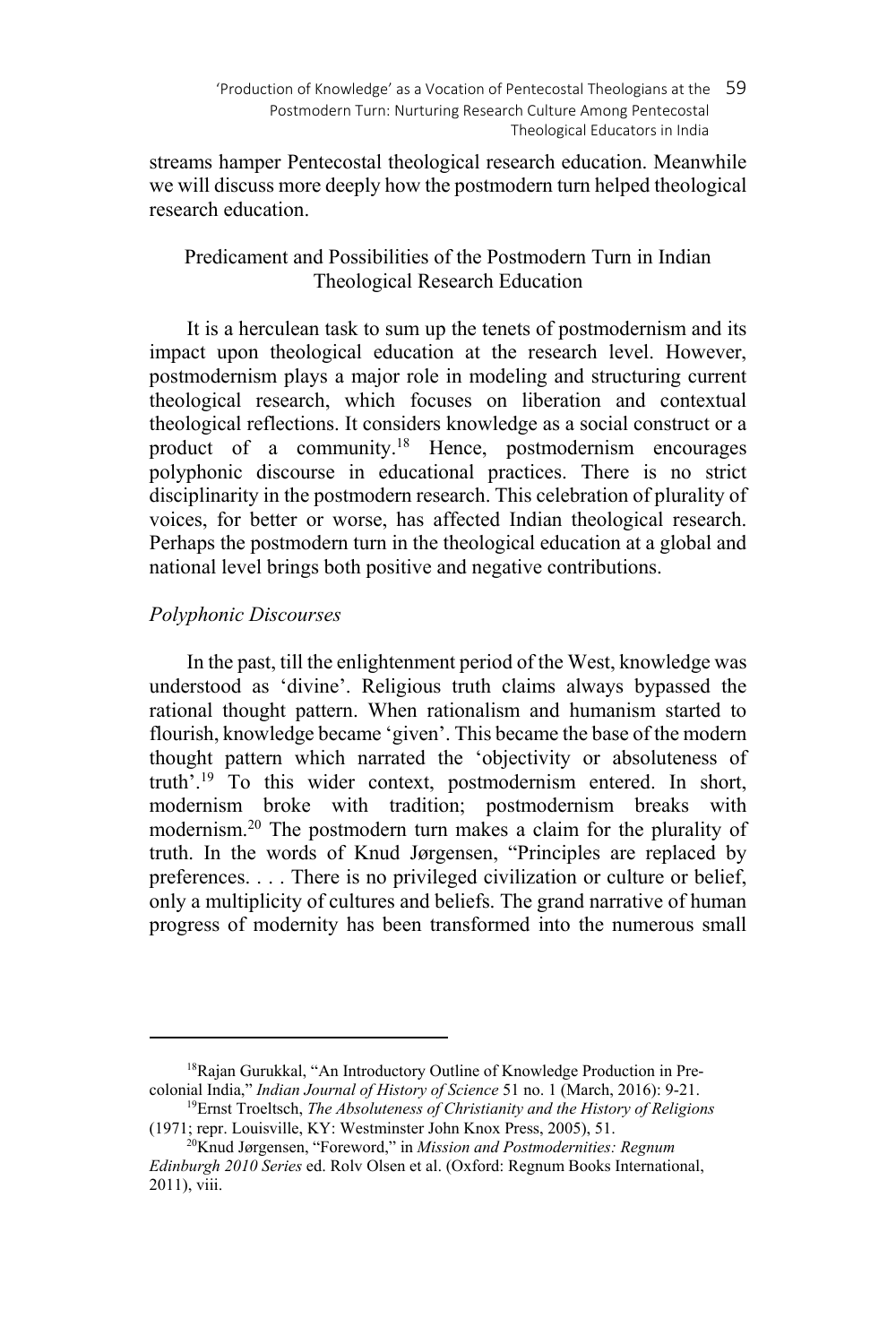stories of peoples and cultures."<sup>21</sup> "The sense of universal knowledge and objectivity is questioned or neglected."<sup>22</sup> Theological research has also undergone radical change in the approach and by the way research is done at the postmodern turn. For instance, the emergence of liberation and contextual theologies is a reaction to the metanarratives of the western dogmatic theologies. Theologies from the margins, public theology and so on open new avenues for theological researchers, which is also the result of the postmodern turn that we live in. It is in this context that Pentecostal voices can also get authenticity and validity among other voices.

#### *Knowledge, Power and Hegemony*

The major postmodern philosophical understanding on educational research is driven by the motto of 'production of knowledge'. Those who are able to access or produce knowledge are powerful in the society. Sometimes, this knowledge-power leads to hegemony over the 'knowledge-less' persons or community. In the modern period, knowledge through education was the privilege of the elites of India. They monopolized knowledge for the exploitation and oppression of the weaker sections of the country. Felix Wilfred writes that in the globalised context, the knowledge is handled by the few and exclusion of the many is the characteristics.<sup>23</sup> He adds, "At a time when knowledge is sought as a means of power—economic, technological, etc. —there is the trend to monopolize is for one's benefit.  $\ldots$ <sup>24</sup> But the postmodern trend gives avenues for the marginalized peoples to be involved in the production and distribution of knowledge. There is no one who can be the custodian of the knowledge; knowledge becomes decentralized. The voices of the weaker or marginalized can be resonating in the research activities. Therefore, Wilfred suggests that, "By making higher education accessible to more and more segments of people, Christian institutions will also try to make up for the imbalance created in inter-human relationships by modernity. Making available higher education for those at the margins is to empower them and create leaders among them."<sup>25</sup>

 $^{21}$ Ibid.

 $22$ Ibid.

<sup>&</sup>lt;sup>23</sup>Felix Wilfred, "Rethinking Christian Identity in Global Process: Implications for Asian Christian Higher Education," *Jeevadhara: A Journal of Christian Interpretation* XXXIII, no. 193 (January 2003): 37. 24Ibid.

 $25$ Ibid.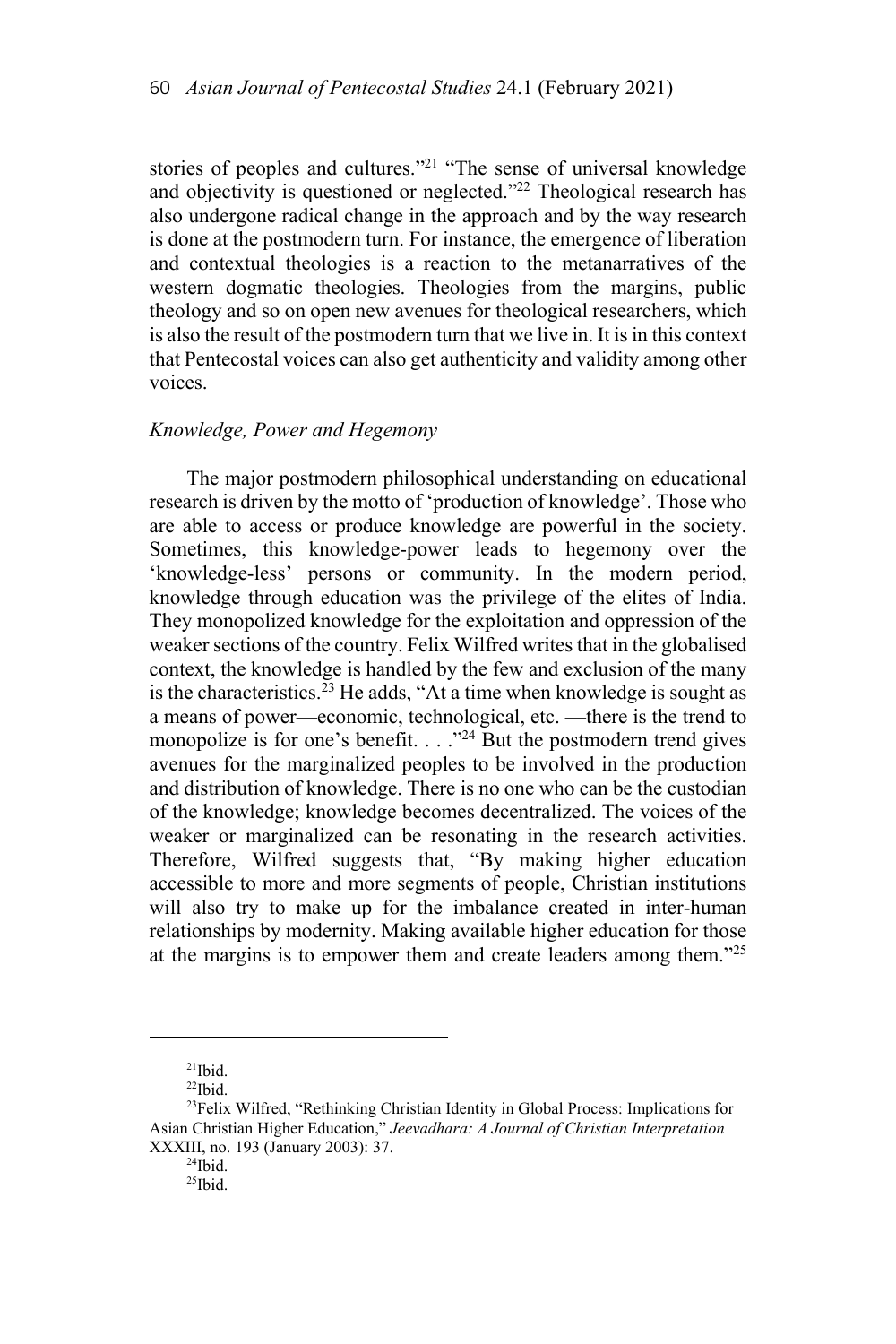This is not true if theological education becomes unaffordable for the people at the margins.26

# *Research Culture*

Currently theological education has vibed/thrived with research culture in which mainline research-oriented studies are encouraged to 'produce knowledge'. Modern research culture is mainly "founded in modernity's self-motivated, self-directing, rational subject, capable of exercising individual agency"<sup>27</sup> whereas "postmodernism's emphasis is on "the inscribed subject, the decentered subject constructed by language, discourses, desire and the unconscious.  $\ldots$ <sup>28</sup>. In the current Indian theological research, production of knowledge with particular intention is spread through journals, books, monographs etc. However, literature production does not promise the development in qualitative research.<sup>29</sup> Subrata Chakraborty narrates that "[i]n India, publications happen due to individual initiatives, often driven by survival or promotional needs rather than being drawn out of purposeful collective effort. The difference, thus, is 'want to' versus 'have to', propeller being 'individual need' rather than 'common zeal'."30 The research culture of production of knowledge must be regulated with strict guidelines.

After having a brief survey of Indian theological research, we can summarize that serious theological research is undertaken by evangelical, ecumenical and secular educational institutions. There are also scholars who contribute and partake in the production of knowledge with much vigour and seriousness. This wider context must be kept in mind before we analyze current Pentecostal theological education. If Pentecostal scholars are not taking advantage of this situation, the voice of the Pentecostalism and Pentecostal scholarship will be diminished or silenced with the heavy materials produced in these knowledge factories.

 $26$ Pentecostals who come for theological education are mainly first-generation Christians from independent churches who do not financially support their studies.

<sup>&</sup>lt;sup>27</sup>Robin Usher and Richard Edwards, *Postmodernism and Education* (London and New York: Routledge, 1994), 2.<br><sup>28</sup>Ibid.

<sup>29</sup>Subrata Chakraborty, "Creating a Culture of Research in India." *The Hindu Business Line* (August 24, 2017 updated January 09, 2018)

https://www.thehindubusinessline.com/opinion/creating-a-culture-of-research-inindia/article9830350.ece (accessed January 10, 2019).<br><sup>30</sup>Ibid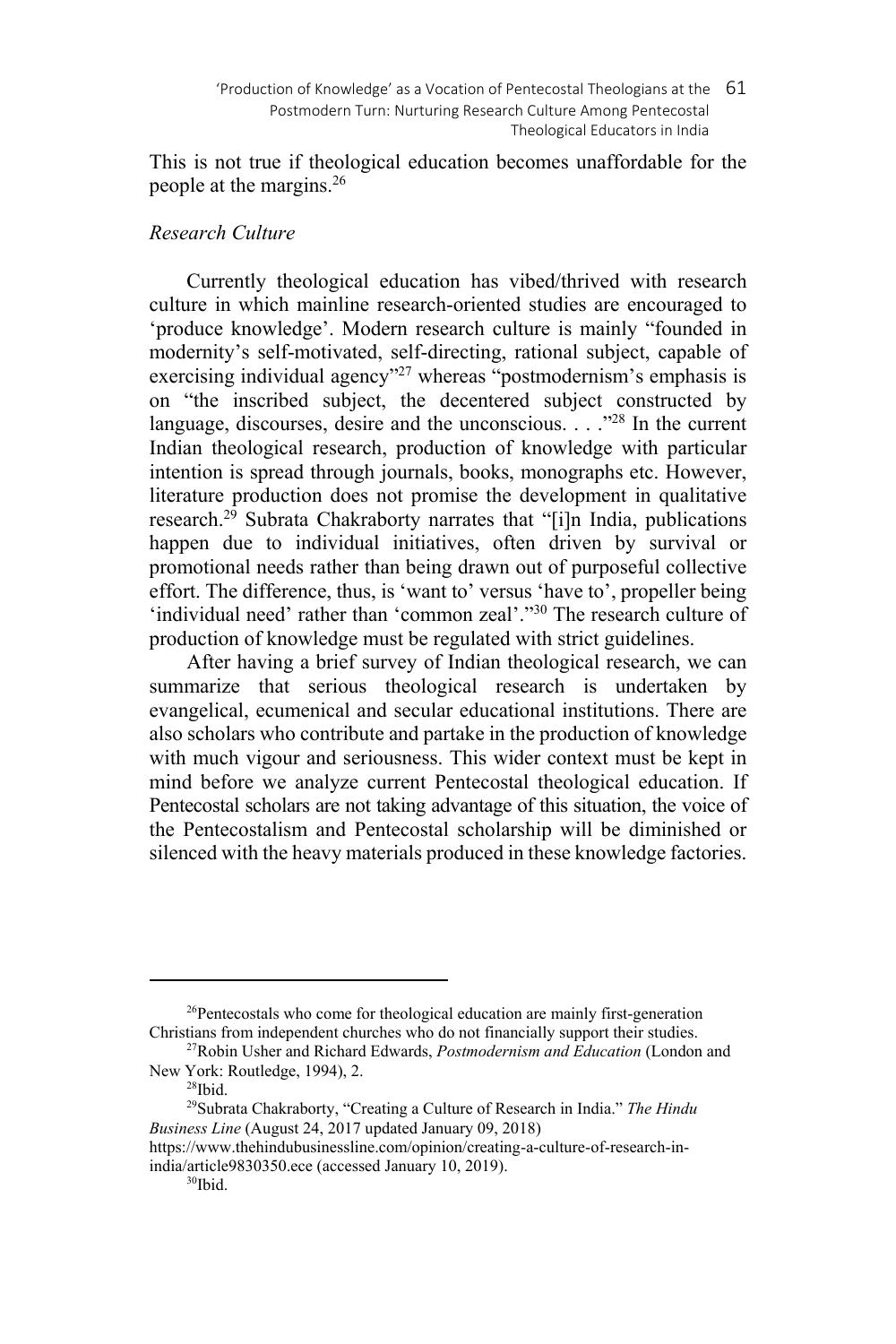#### **General Overview of Pentecostal Theological Research in India**

Indian Pentecostalism is the outcome of numerous revival awakenings across India. There are several historical evidences to affirm that Pentecostalism or charismatic awakenings took place in India even before the Azusa Street revivals or even before western Pentecostalism reached India.31 Indian Pentecostals can also impress others about the earliest beginning of theological education/training in India. In 1922, Mount Zion Bible College, Mulakkuzha and Mizpeh Bible College, Thrissur were founded in Kerala. John H. Burgess opened Bethel Bible Institute (now known as Bethel Bible College) at Travancore in 1927, which was the first permanent Assemblies of God Bible College outside of the United States. Hebron Bible College of the Indian Pentecostal Church of God (IPC) at Kumbanad started in the year of 1930.<sup>32</sup> These are some of the earlier Pentecostal Bible colleges in India.

At present we have very few Pentecostal theological seminaries offering recognized postgraduate and doctoral level programs. Faith Theological Seminary (FTS), Manakkala, New Theological College (NTC), Dhradhun, Bethel Bible College (BBC), Punalur, Church on the Rock Theological Seminary (COTRTS), Vishakapatnam, New Life Biblical Seminary (NLBS), Cheruvakkal, New India Bible Seminary (NIBS), Paippad, and Ebenezer Theological Seminary (ETS), Vengoor offer postgraduate programs under either Senate of Serampore or Asia Theological Association (ATA).<sup>33</sup> Among these, FTS and COTRTS offers Ph.D./D.Th. programs and other offer M.Th. programs in various

<sup>31</sup>Stanley M. Burgess, "Pentecostalism in India: An Overview" *Asian Journal of Pentecostal Studies* 4, no. 1 (2001), 87. For example Pentecostalism emerged in South India during 1860s by the leading of John Christian Arulappan. Allan H. Anderson, "Precursors to Pentecostalism in South India: John Christian Arulappan (1810-67) and the Christianpettah Revival," https://www.academia.edu/6068814/Precursors\_to Pentecostalism\_in\_South\_India\_John\_Christian\_Arulappan\_1810-

<sup>67</sup>\_and\_the\_Christianpettah\_Revival (accessed June 20, 2019). 32Roger E. Hedlund, *Quest for Identity: India's Churches of Indigenous Origin: The "Little Tradition" in Indian Christianity* (New Delhi: MIIS/ISPCK, 2000), 86.

<sup>&</sup>lt;sup>33</sup> FTS and NTC [through Nav Jyoti Post-Graduate and Research Centre (NJPGRC)] offer postgraduate programs under the Senate of Serampore. The rest of the colleges are under ATA. The list is collected mainly from https://btessc.org/ and https://ataindia.org/ websites. Therefore, there is a chance that I have missed some of the Pentecostal seminaries that are seeking for recognition of their postgraduate programs. There are other Pentecostal institutions which offer postgraduate programs which are not accredited or affiliated to any recognized educational body.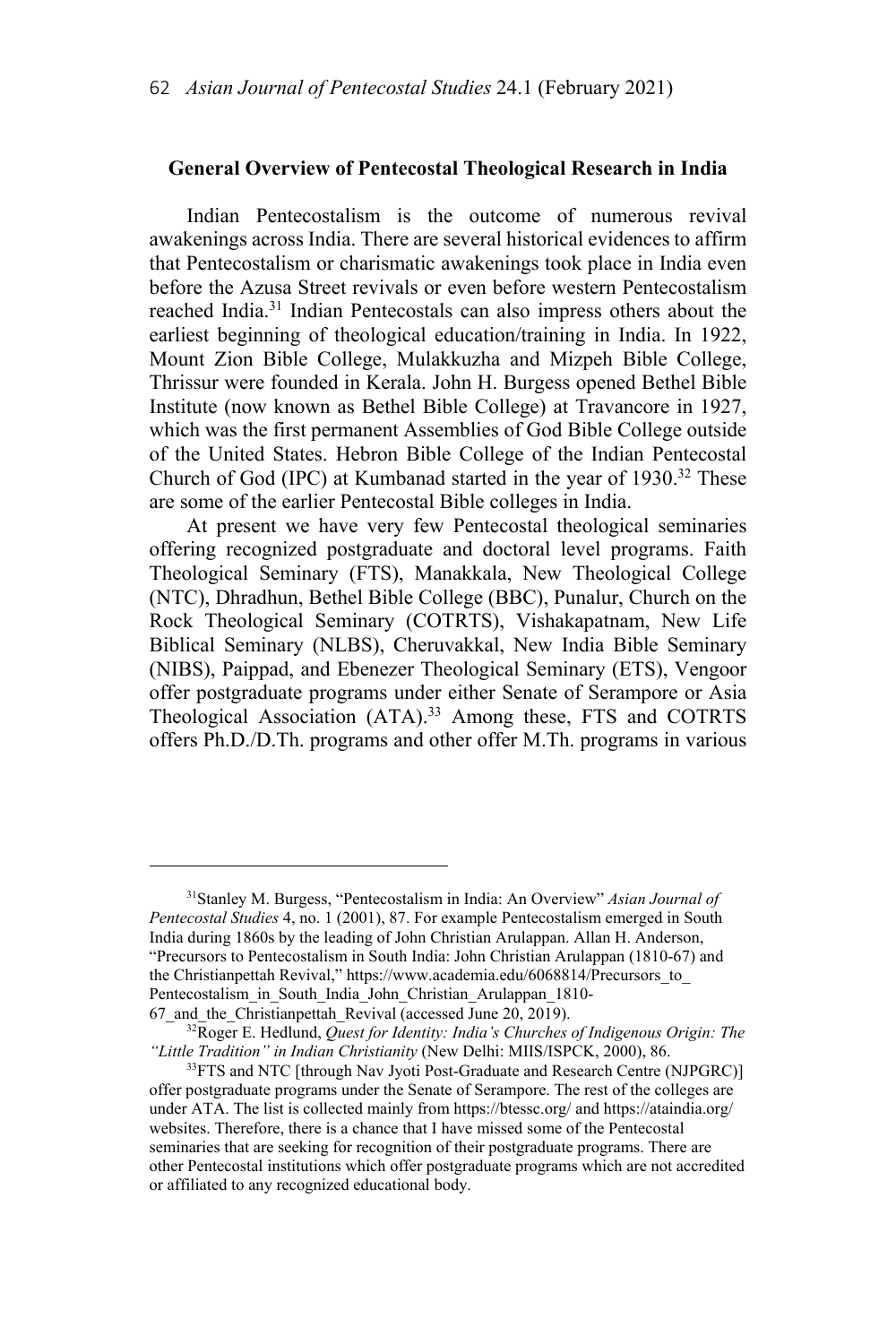'Production of Knowledge' as a Vocation of Pentecostal Theologians at the 63 Postmodern Turn: Nurturing Research Culture Among Pentecostal Theological Educators in India

disciplines.<sup>34</sup> In addition to this, there are other Pentecostal seminaries offering ministry doctorates and undergraduate programs like M.Div., B.D., B.Th. and so on. The following section evaluates current trends in Pentecostal research education in India.

# Perils/Issues for Contemporary Pentecostal Theological Education/Educators in India

Pentecostal theological schools were established in India for short term courses to equip students for ministerial training. The observation of L. F. Wilson is true to early Indian Pentecostal education. He writes, "Emphasis was placed on the mastering of doctrinal positions and the memorization of scripture rather than on critical thought or scholarly research."35 Therefore, Pentecostal training in the earlier period was isolated from other mainline church theological education. Now we have grown to offer advanced theological research programs. With an exclamation mark, Roger Hedlund writes, "Pentecostals today are included among the theologians of India!"36 Let us identify some of the perils that current Pentecostal research education faces.

# *Labeling the Pentecostal Community as Superficial or Emotionally-Driven*

Among mainline Christianity, the Pentecostal community is isolated for various reasons. This trend is also seen in theological education. Hedlund notes the experience of Pentecostal theological students at ecumenical and evangelical colleges that "Pentecostal beliefs and practices have been ridiculed in ecumenical and evangelical classrooms. In some colleges Pentecostal students were objects of faculty gossip and discrimination."<sup>37</sup> The Pentecostal community among the mainline churches was branded as a community of emotionally-driven people

<sup>&</sup>lt;sup>34</sup>Collected from their official website https://ftseminary.wordpress.com/doctoratein-new-testament/ (accessed July 20, 2019) and https://cotr.in/admission/programmeoffered/ph-d-missiology/ (accessed July 20, 2019). However, according to ATA official website COTRTS is not listed among PhD offering institutions. COTRTS might have started the program and is waiting for ATA accreditation.<br><sup>35</sup>F. Wilson, "Bible Institutes, Colleges, Universities," *The New Dictionary of* 

*Pentecostal Charismatic Movements: Revised and Expanded Edition*, eds. Stanley M. Burgess and Edward M. Van der Maas (Grand Rapids, Michigan: Zondervan, 2002), 377.<br><sup>36</sup>Hedlund, 87.

<sup>37</sup>Ibid., 86.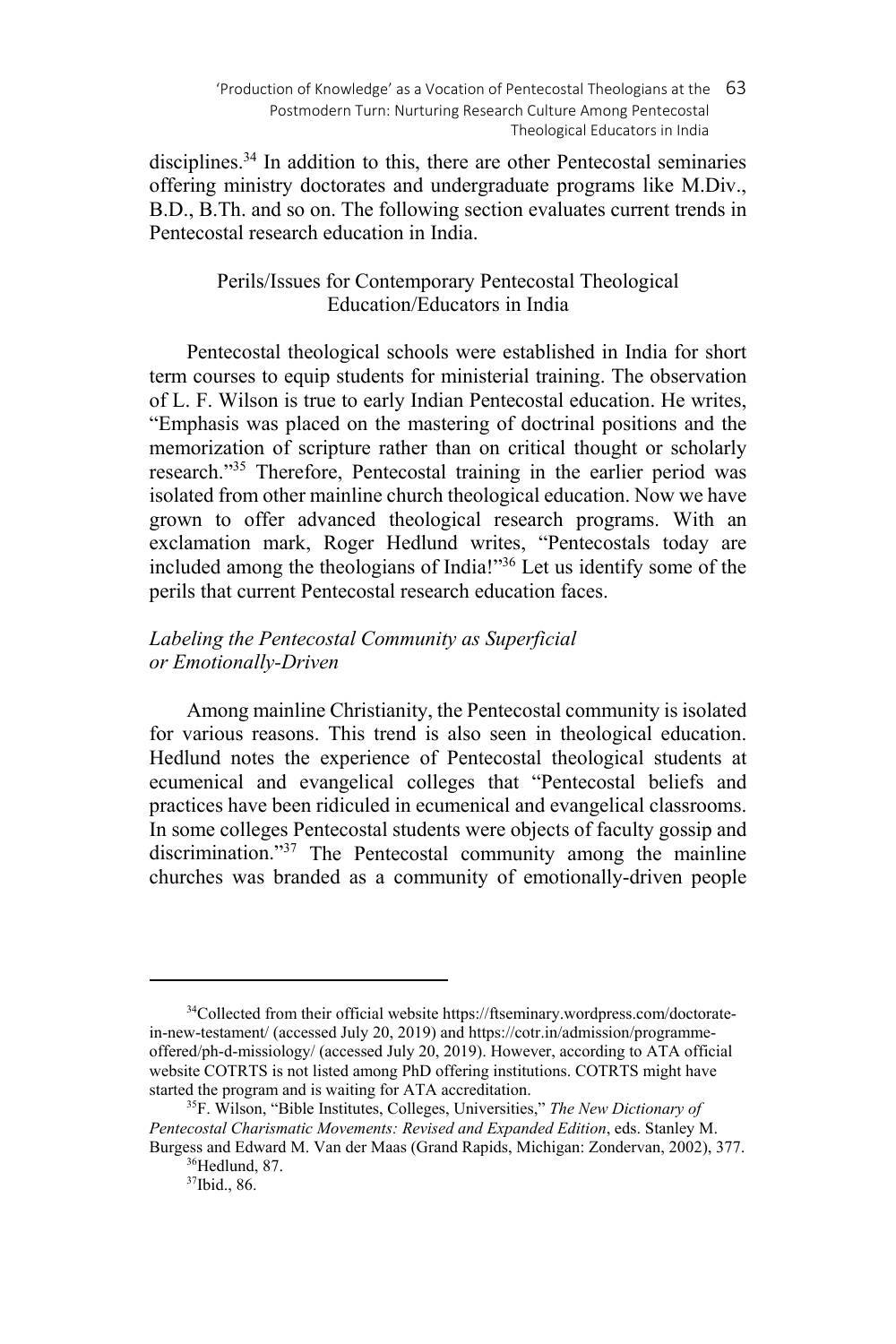groups. Though this ill reputation is slowly changing,<sup>38</sup> we do not hold an authentic Pentecostal voice as such. The Pentecostal community is branded with the image of being a superficial and emotional one. This challenge comes from the mainline churches' attitude towards the Pentecostal community. More than this, we have challenges from mainline theological academics, which are discussed below.

# *Ecumenical-Evangelical-Secular-Denominational Extravagant Commitments*

As shared above, Pentecostal beliefs and practices were rejected by mainline churches. Pentecostal students had to face perils in pursuing studies in the mainline church-driven institutions.<sup>39</sup> At this point, however, the ecumenical (Senate of Serampore) and evangelical (Asia Theological Association) affiliating and accrediting bodies accept Pentecostal institutions and educators. Some of the prominent mainline seminaries render the service to Pentecostal educators.<sup>40</sup> This agrees with the remark of Hedlund that "[r]ejection has changed to acceptance. . . . Pentecostal success has occasioned academic recognition."<sup>41</sup>

Ecumenical or evangelical collaboration with the Pentecostal academy for research education has far-reaching effects in the way Pentecostals are involved in the research. I would argue that unique Pentecostal theological deliberations are hampered by evangelical and ecumenical commitments. The same concern is shared by Finny Philip:

In India, theological colleges/institutions are accredited to either Serampore University (started by William Carey, but now controlled by liberal/liberation stream) or Asia Theological Association (an evangelical stream). Most of the Pentecostal colleges are part of ATA but most of the faculty comes from Serampore or ATA stream and does not have a Pentecostal outlook. Although they are Pentecostals, their thinking has been moulded by either liberal theology or noncharismatic evangelical orientation. This is reflected in the courses offered by Pentecostal colleges, they are general

<sup>38</sup>Rajeevan M. Thomas and Josfin Raj S. B., eds. *Pentecostalism: Polyphonic Discourses* (New Delhi: ISPCK/NLBS, 2019).<br><sup>39</sup>Hedlund, 86.

<sup>40</sup>Ibid., 88.

<sup>41</sup>Ibid., 87.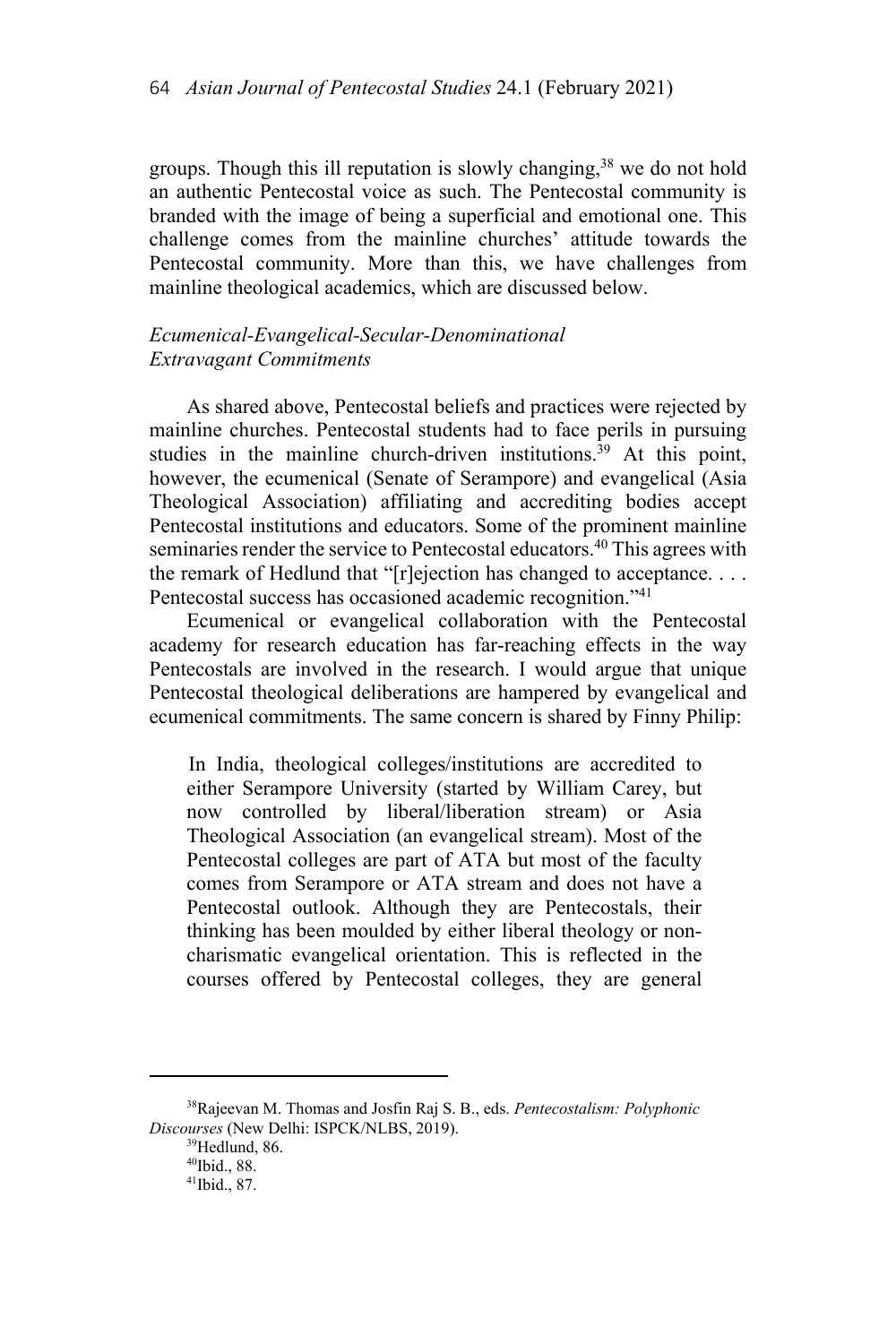courses which any evangelical seminary in the West might offer.42

In a nutshell, Pentecostal research education was infringed upon by the ecumenical and evangelical framework. We uncritically follow 'evangelical' or 'ecumenical' directions in our Pentecostal theological deliberations. Perhaps, these frameworks have colonized most of the Pentecostal education and Pentecostal theologies in the Indian context. In short, Pentecostal theological institutions' dependency upon ecumenical or evangelical recognition eventually resulted in a sloppy and spurious way of Pentecostal knowledge production rather than its being genuine and authentic.

# *Popular/Traditional Pentecostal Concept of Ministry*

In general, ordinary Pentecostals in India have an aversion towards higher theological education, which involves research-oriented training. Such knowledge acquirement, for them, is a waste of time, energy and money. Wilson observes that "A residual belief that spirituality and higher education are basically incompatible has limited the support of Pentecostals for higher education throughout their movement's history."<sup>43</sup> Wonsuk Ma observes that ". . . the image of a 'successful' Pentecostal minister is stereotyped as the pastor of a large congregation."44 In addition, Wilson writes, "Pentecostal ministers with limited educational credentials have continued to enjoy places of prominence, which seemingly proves that formal education is unnecessary or even harmful."<sup>45</sup> Therefore, many Pentecostal scholars had to be content with ecclesial or missional work and could contribute less to cultivate a Pentecostal research culture.

*Lack of 'Indian Pentecostal' Scholarship* 

<sup>&</sup>lt;sup>42</sup>Finny Philip, "Pentecostal Theological Education: Filadelphia Bible College India," *The Pneuma Review: Journal of Ministry Resources and Theology for Pentecostal and Charismatic Ministries & Leaders* (October 18, 2016) http://pneumareview.com/ pentecostal-theological-education-filadelphia-bible-college-india/ (accessed 2 June 2019).<br><sup>43</sup>Wilson, 373.

<sup>44</sup>Wonsuk Ma, "Theological Education in Pentecostal Churches in Asia," in *Handbook of Theological Education in World Christianity: Theological Perspectives-Regional Surveys-Ecumenical Trends,* eds. Dietrich Werner, et al. (Bangalore: ATC, 2010), 734.<br><sup>45</sup>Wilson, 374.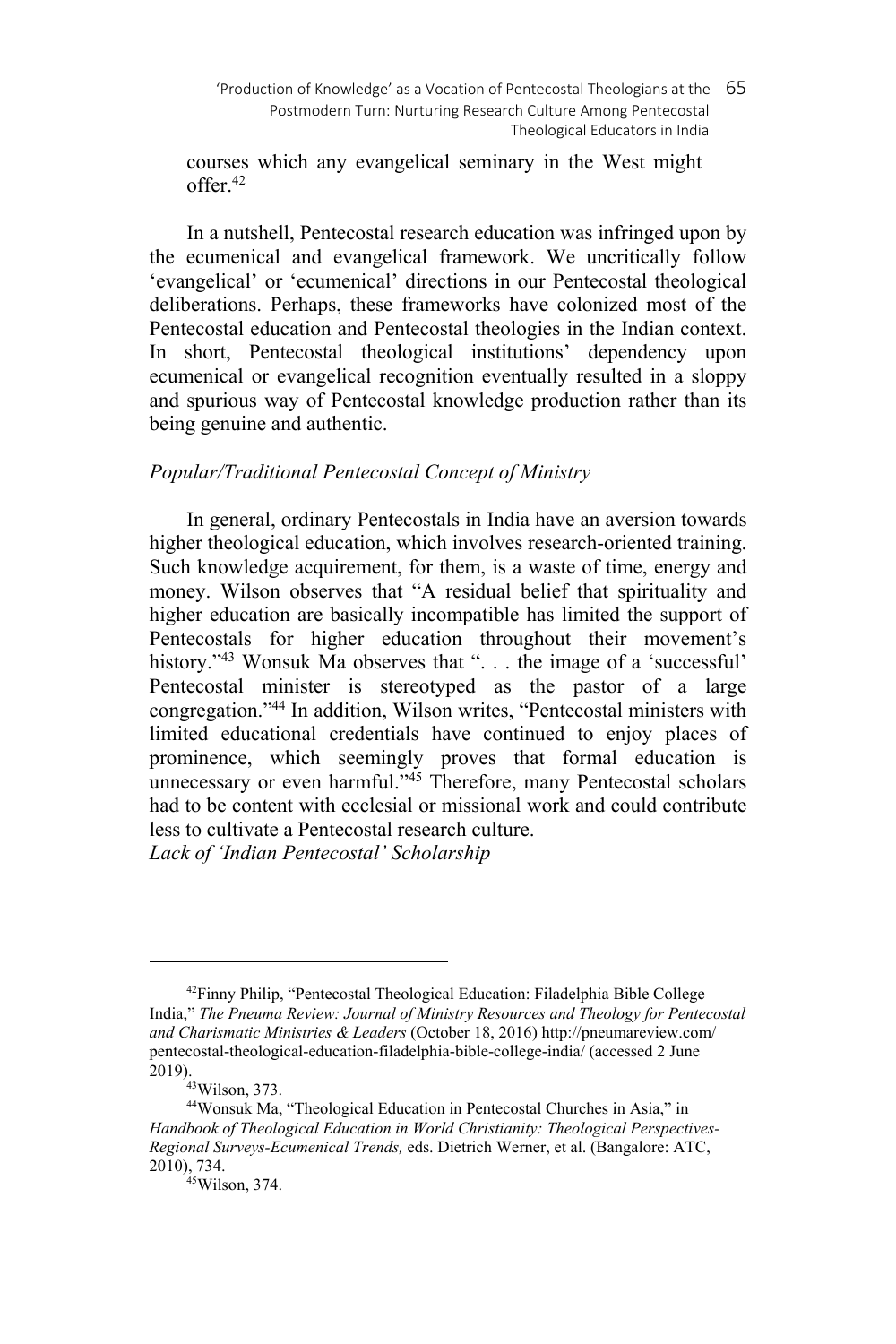As we have seen, Pentecostal scholarship is hampered by ecumenical-evangelical commitments, and therefore no authentic Pentecostal scholarship could nurtured in the Indian context. We have hundreds of doctorate holders in the Pentecostal community, but they couldn't nurtured an Indian Pentecostal scholarship. The observation of Finny Philip is true: "Indian Pentecostalism has not achieved the theological vigour of North American and European Pentecostalism."46 We depend upon Euro-American Pentecostalism or ecumenical and evangelical literature for our research. Though there is much Indian Pentecostal literature that is produced, the lamentation of Finny Philip—"We don't have good theological study materials available. Everything has to be imported"47—echoes in our ears.

However, during the 1990s, there was an attempt to establish the National Association of Pentecostal Theological Institutions (NAPTI) with a view to nurture Pentecostal scholarship in India. The vision was emphatically stated in their manual as: "We must create our own hermeneutical principles and philosophy for our own situation."<sup>48</sup> However, this networking is not happening as expected.<sup>49</sup> Though we have a number of qualified Pentecostal educators, there is no common platform for their interaction and to produce knowledge.

Further, the lack of a Pentecostal research center or institution is another challenge that we face in India to nurture Indian Pentecostal scholarship. Pentecostal theological educators had no other options but to depend upon either Euro-American institutions or evangelical/ecumenical institutions to do their research studies. There is very rare institutional support for any research carried out on Pentecostalism within India. The promotion of a Pentecostal institution would spontaneously trigger the research culture among the Pentecostals in India. In this way Pentecostals could produce unique research projects.

## *Southern Concentration of the Colleges/Seminaries*

 $\overline{\phantom{a}}$ 

Another issue Pentecostal education faces is the geographical concentration of the Pentecostal theological institutions. It is clear that

 $46$ Philip, "Pentecostal Theological Education: Filadelphia Bible College India."<br> $47$ Ibid.

<sup>48</sup>P. J. Titus, "The Necessity of NAPTI in India Today," *National Association of Pentecostal Theological Institutions Manual* (Andhra Pradesh: Jyoti Press, 1994), 3. 49NAPTI later became the National Association for Theological Accreditation

<sup>(</sup>NATA) in 1997. However, the momentum that NATA generated was abruptly lost due to the untimely demise of Rev. Dr. P. J. Titus in 2004.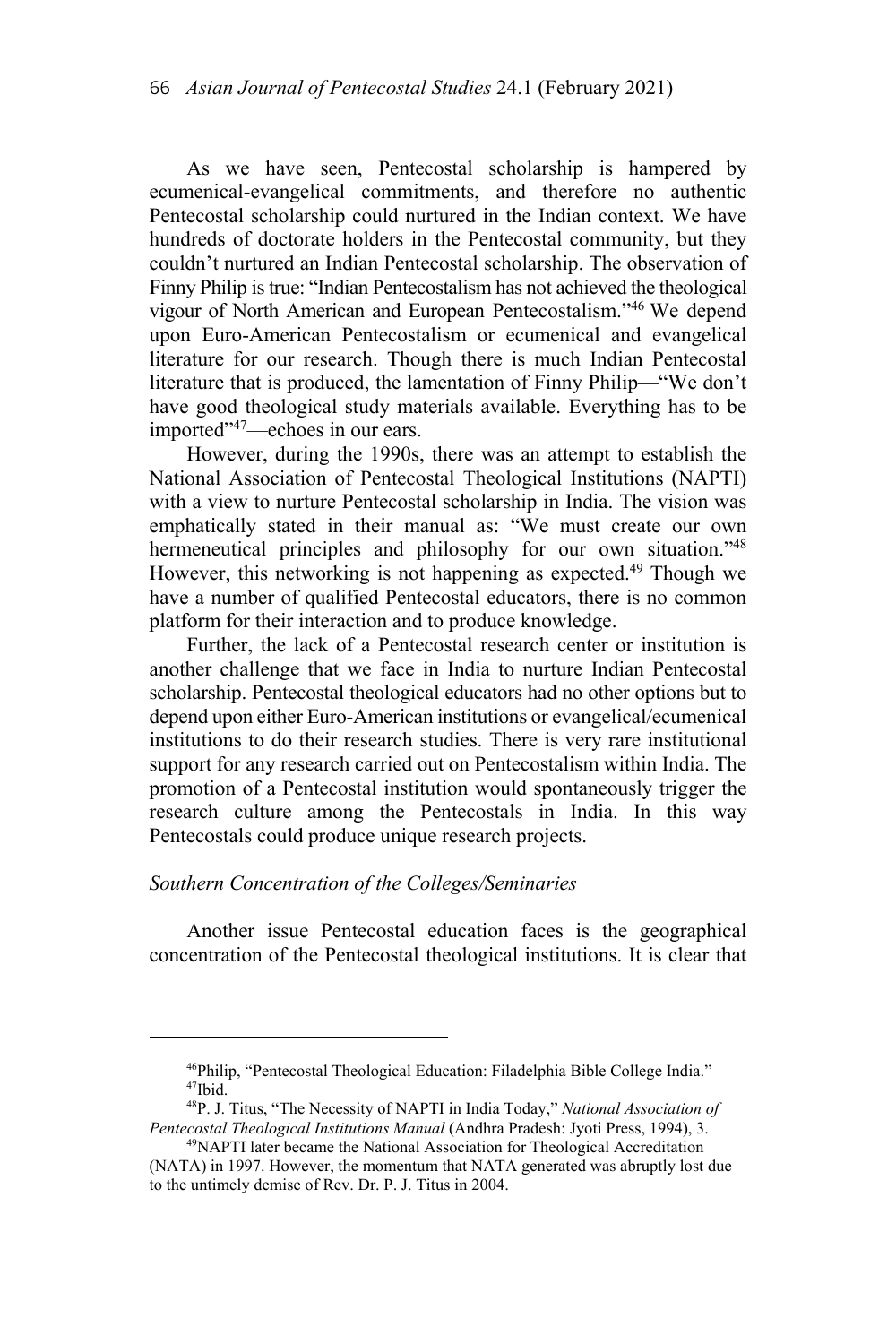'Production of Knowledge' as a Vocation of Pentecostal Theologians at the 67 Postmodern Turn: Nurturing Research Culture Among Pentecostal Theological Educators in India

the Pentecostalism nourished in the northern part of the country is distinct from that of the south.<sup>50</sup> However, the postgraduate Pentecostal colleges are concentrated in the southern part of India, especially Kerala. In the list of ATA and Serampore Pentecostal theological educational institutions NTC, Dehradun is the only one located in North India, which offers postgraduate level education or above. It makes clear why Hedlund addresses South India as a "bastion" for Pentecostal theological education.51 In addition, we find that among the major Pentecostal educators in India, the names of the south Indians are prominent. Although it may not directly affect the research culture of Pentecostal education, there is a chance of demeaning northern Pentecostal discourses and also 'bias' from a southern perspective.

#### *Facile Postgraduate and Doctorate Holders*

Since independence, with the rapid development of Indian Pentecostal education/theological articulation, there has been a concomitant increase in the number of research studies, resulting in doctoral dissertations and in the publication of many volumes and articles in various theological journals. As Hedlund rightly pointed out, "Indian Pentecostal theologians have been trained in some of the world's finest universities."52 It is another peril within the Pentecostal education that there are theological educators who pursue pseudo-colleges which will provide M.Th. and Doctoral degrees without rigorous research work. Although many Pentecostals are pursuing strenuous research, the pseudo-degree holders cannot be involved in the mainstream theological discourses. Perhaps the educational degree is merely a flamboyant title along with their name. It is also probable that they are not exposed to serious and strenuous research studies. "Lamentably, once a research degree is awarded, I have noticed the yearning to do more research ebbs. In other words, research has to rise beyond the step of instrumentality, to create and sustain its own culture."<sup>53</sup> It is disappointing to listen to the so-called well-educated who publicly ridicule theological education and

<sup>50</sup>Shaibu Abraham, *The History of the Pentecostal Movement in North India: Unfolding its Social and Theological Contexts* (New Delhi: Christian World Imprint,  $2017$ ).<br><sup>51</sup>Hedlund, 81.

<sup>52</sup>Ibid., 87.

<sup>53</sup>Vinay Kumar Srivastava, "The State of Research Culture in Indian Universities," *Social Change* 47, no. 1 (March, 2017): 107. https://journals.sagepub.com/doi/pdf/ 10.1177/0049085716681914 (accessed June 20, 2019).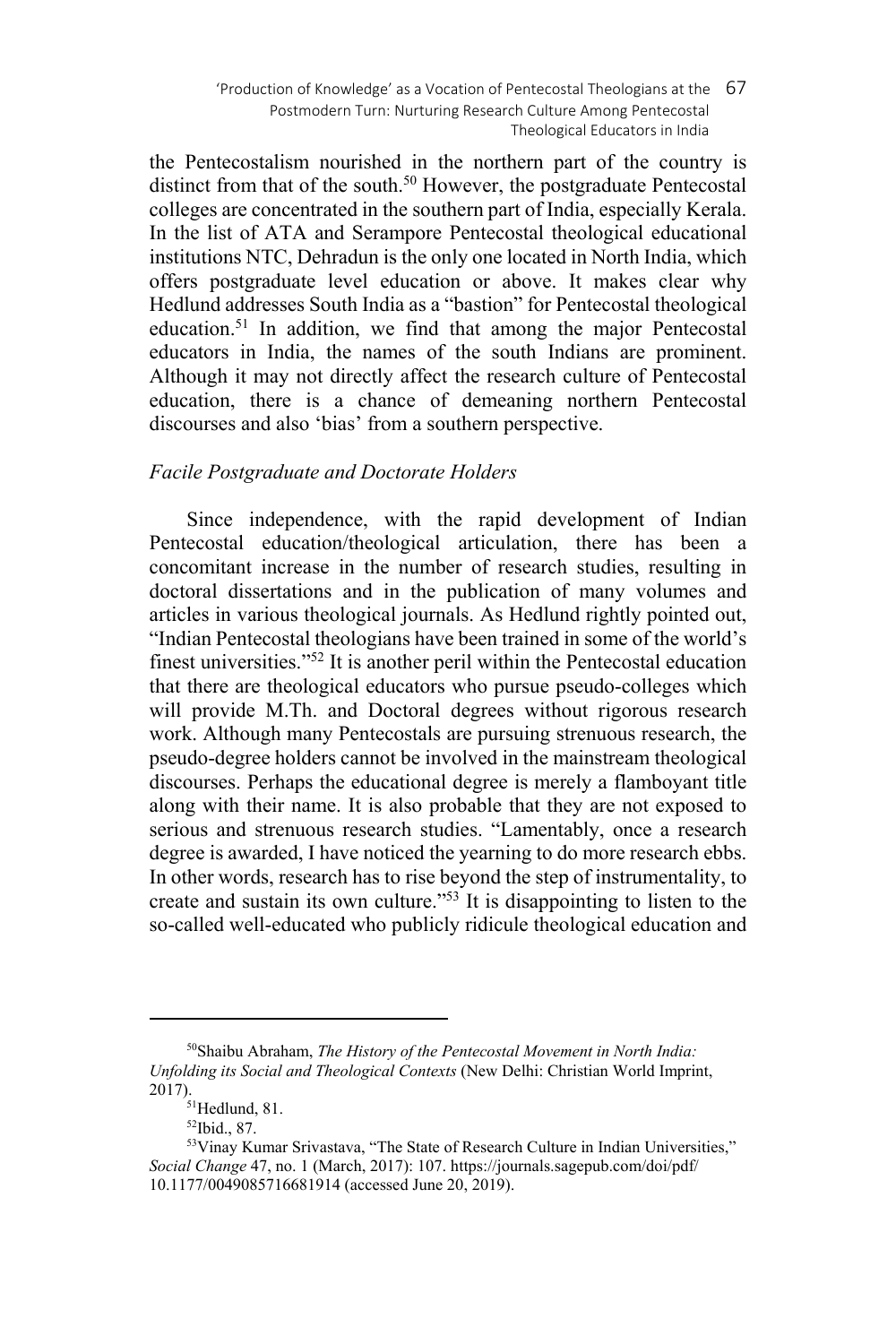research activities. The result of this situation is that we have fewer quality theological educators. It is a sad state that some theological institutions provide postgraduate and doctoral degrees without accompanying serious research. Distinctively, this article makes a clarion call to (aspiring) Pentecostal educators and theological institutions to nurture a research culture even from the beginning of one's theological education.

To summarize, we have seen a number of perils and possibilities of Pentecostal research education in India. The following will attempt to respond to this situation.

### **Fostering Research Culture and Production of Knowledge**

We have seen pertinent issues of Pentecostal research education in the Indian context. As theological educators, we cannot bypass such struggles, but must respond with suitable guidelines and strategies. This section will expound on the need for the research culture that we are aiming at and how production of knowledge would help us to inculcate research culture among the Pentecostal theological educators.

### Need for Research Culture: Some Biblical Insights

Scripture encourages us to partake in the writing and production of literary works that are relevant for the edification and education of communities. We have biblical examples for nurturing research culture. Two volumes of Luke give us a lucid sample of the charismatic early church's research attitude (Luke 1:3-4).<sup>54</sup> In addition, the extensive writings of Paul are to be noted for the literary contribution of Paul for the first-century community.55 At the end of his life, he left with some parchments for writing and some books for reading (2 Tim. 4:13). His encouragement to Timothy to continue in reading (I Tim. 4:13) is another example. Further, the Johannine writings stand alone in the total writing style of the New Testament. If anyone analyzes the literary genre of the Gospel, Epistles and Revelation of John, we find a group of people involved in the research. They wrote extensively in the context where there was no modern facility for writing and printing. They wrote to

<sup>&</sup>lt;sup>54</sup>Jeffrey S. Hittenberger, "Toward a Pentecostal Philosophy of Education,"

*Pneuma: The Journal of the Society for Pentecostal Studies* 23, no. 2 (Fall, 2001): 221.<br><sup>55</sup>Josfin Raj, *Pauline Corpus: A Paradigm for the Effective Christian Journalism in Contemporary India.* (New Delhi: ISPCK, 2013).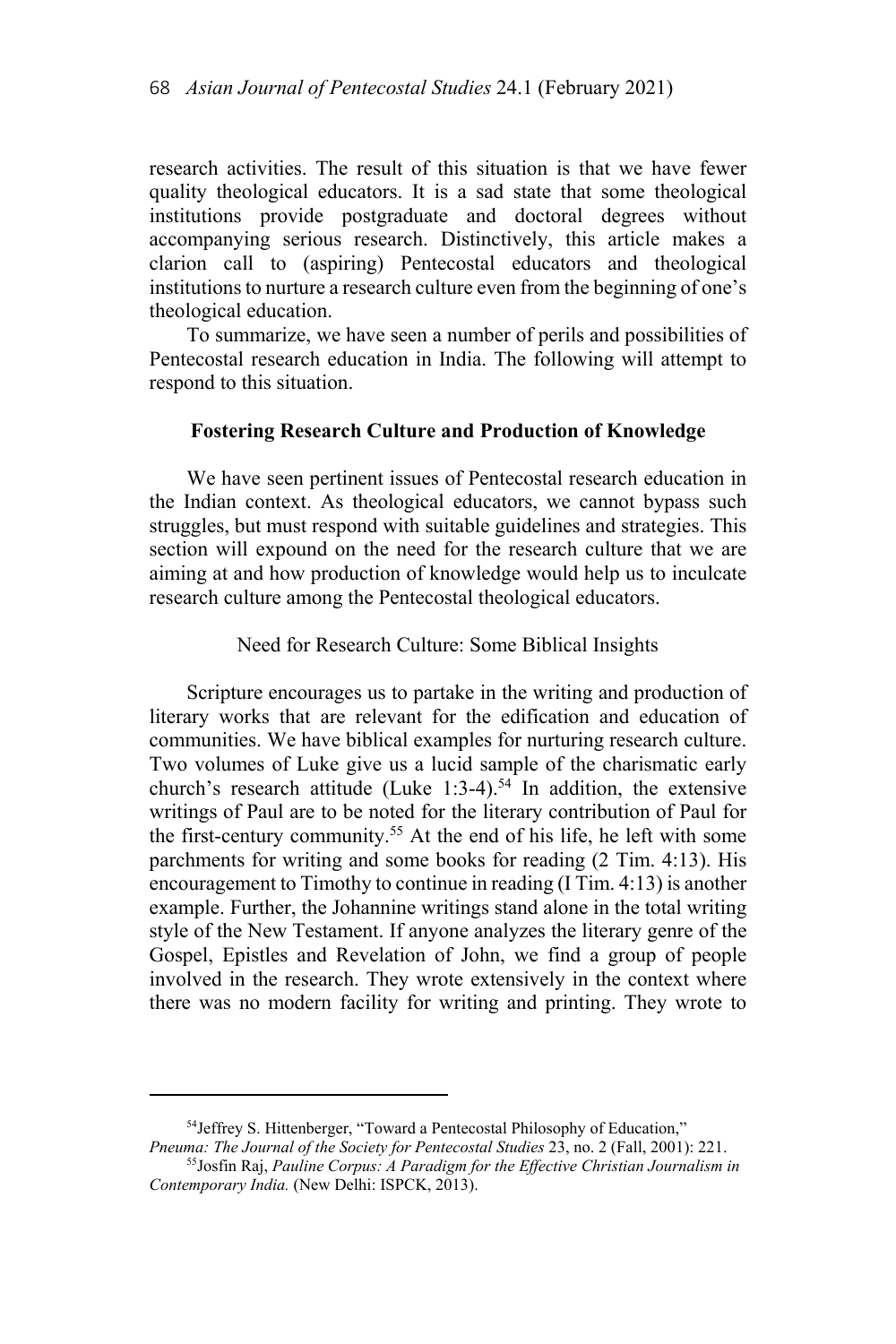encourage, edify and educate the communities of faith and outsiders. This scriptural appeal has serious implications in the Indian Pentecostal context of theological research.

Production of Knowledge as a Christian Vocation or Ministry

As shared in the issues of Pentecostal theological education, Pentecostal ministry has revolved around the church and does not give adequate attention to the academy. However, we must reorient our view about theological education and research. Patricia B. Licuanan, an educator, recommends that theological education must be considered as a vocation. Her words are noteworthy in our context:

Christian educators should view their work not simply as a job, not even simply as a career but as a vocation. One could have a good job, a successful career but lack a vocation – a deeper calling, an investment of one's being. A vocation is a commitment that sustains people, that brings growth and pride and love. While there may be some pain and definitely a lot of hard work, work in our Christian colleges and universities must for the most part be viewed not as duty or self-sacrifice but as springing from love and bearing fruit of joy and fulfillment<sup>56</sup>

In the context of theological education, production of knowledge should be considered as one among the theological vocations or the theologians' vocation in the postmodern turn. The research culture has to be inculcated and nourished among the researchers in our institutions and world-class research methodologies should be followed.

The postmodern turn, in a sense, is a blessing for the Pentecostal community to nurture research culture. Wilfred writes: "Since knowledge leads to emancipation, it is viewed as something sacred. . . . Knowledge is said to derive from the divine light. Modernity was a departure from [the] tradition of sacredness and freedom."57 The remaining section expounds this promising idea and draws possible benefits of doing the same.

<sup>56</sup>Patricia B. Licuanan, "Vocation of Christian Educators: Christian Responsibility in Academia," *Jeevadhara: A Journal of Christian Interpretation* XXXIII, no. 193 (January 2003): 24.<br><sup>57</sup>Wilfred, 39.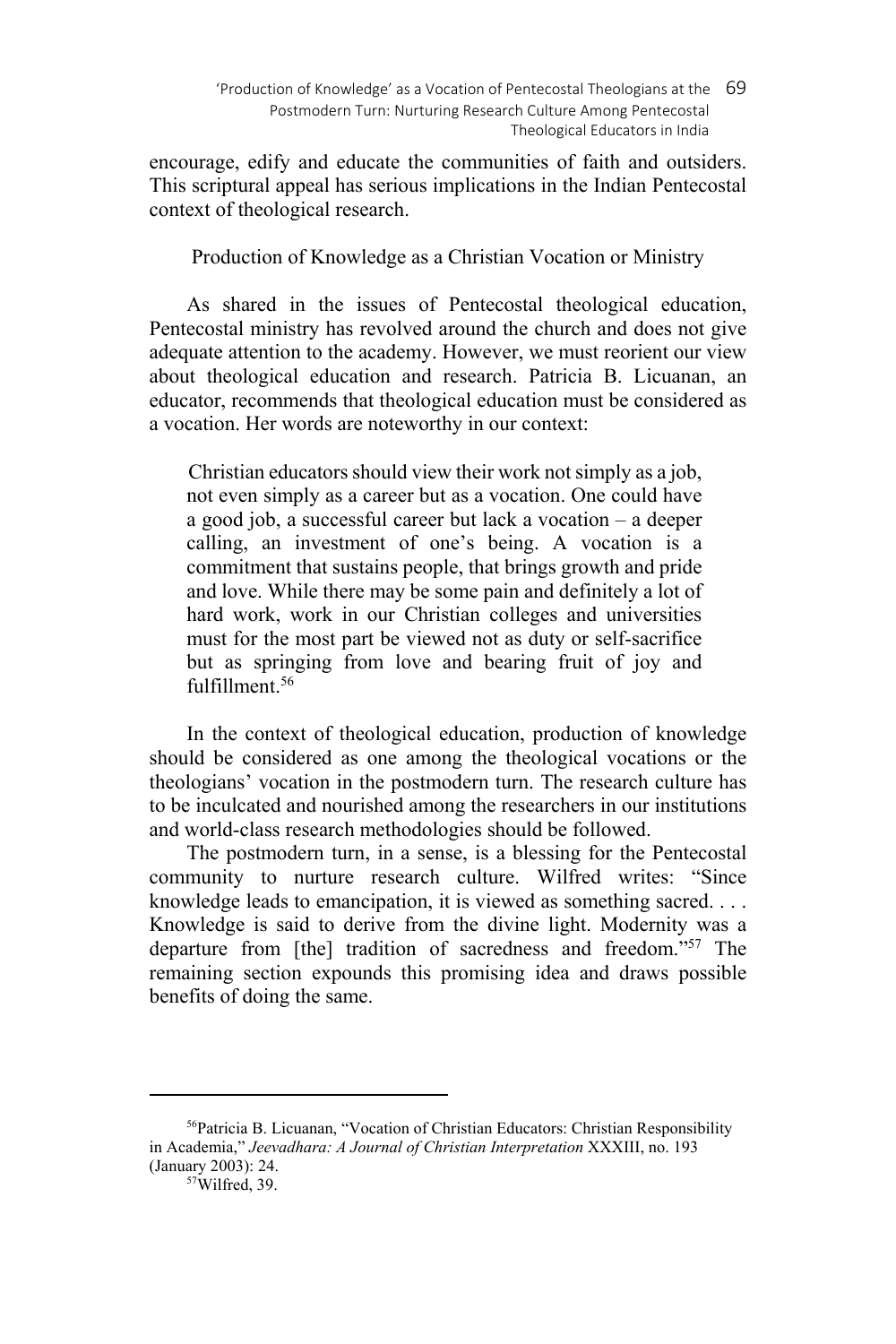#### Nature and Characteristics of Production of Knowledge

First, the research culture that Pentecostal educators must cherish in India is critical in nature. Patricia B. Licuanan writes: "Christian educators have to be and should help their students to be a critical voice, demanding the best of our government, our institutions, our culture, ourselves."58 Veli-Matti Kärkkäinen brings us two uses of the term *critical*. The first meaning is the contribution of modernism which he states is "something like 'tearing apart' or 'breaking down' beliefs dearly held, as in radical forms of biblical criticism."59 The second meaning is contributed by postmodernity, which gives "more constructive meaning of *critical*, meaning something like 'sorting out' or 'weighing' between various opinions, options, viewpoints. On the way to a confident opinion or belief, the intellectual capacities are put in use to ensure that one's opinion is justified in light of current knowledge, experience, and wisdom."<sup>60</sup> To sum up, nurturing critical voices in research culture must be one of the premier mottos of Pentecostal theological research. This culture must be imparted to the upcoming generation of Pentecostal educators.

Second, Indian Pentecostal theological educators must cultivate a qualitative research culture. Though there are allegations about Indian secular researchers in relation to its quality,  $61$  it is partially true with theological research in India. There has been a certain amount of theological literature produced by Indian theological educators. It is encouraging to see that Indian theological works are being published in international publications and journals and being globally accepted. This trend must be sustained as the production of knowledge becomes the catalyst to enact this research culture. Quality assurance must be uncompromising activity within the research culture that we cherish.

Third, Pentecostal educators must follow a research culture which is sensitive to the cultural context. Instead of uncritically depending on the ecumenical/evangelical framework, they can nurture distinctive ways of doing research. By nurturing indigenous and contextual research culture,

<sup>58</sup>Licuanan, 25.

<sup>59</sup>Veli-Matti Kärkkäinen, "Epistemology, Ethos, and Environment": In Search of a Theology of Pentecostal Theological Education," *Pneuma* 34, no. 2 (January, 2012): 253. <sup>60</sup>Ibid.

<sup>61</sup>Subrata Chakraborty, "Creating a Culture of Research in India."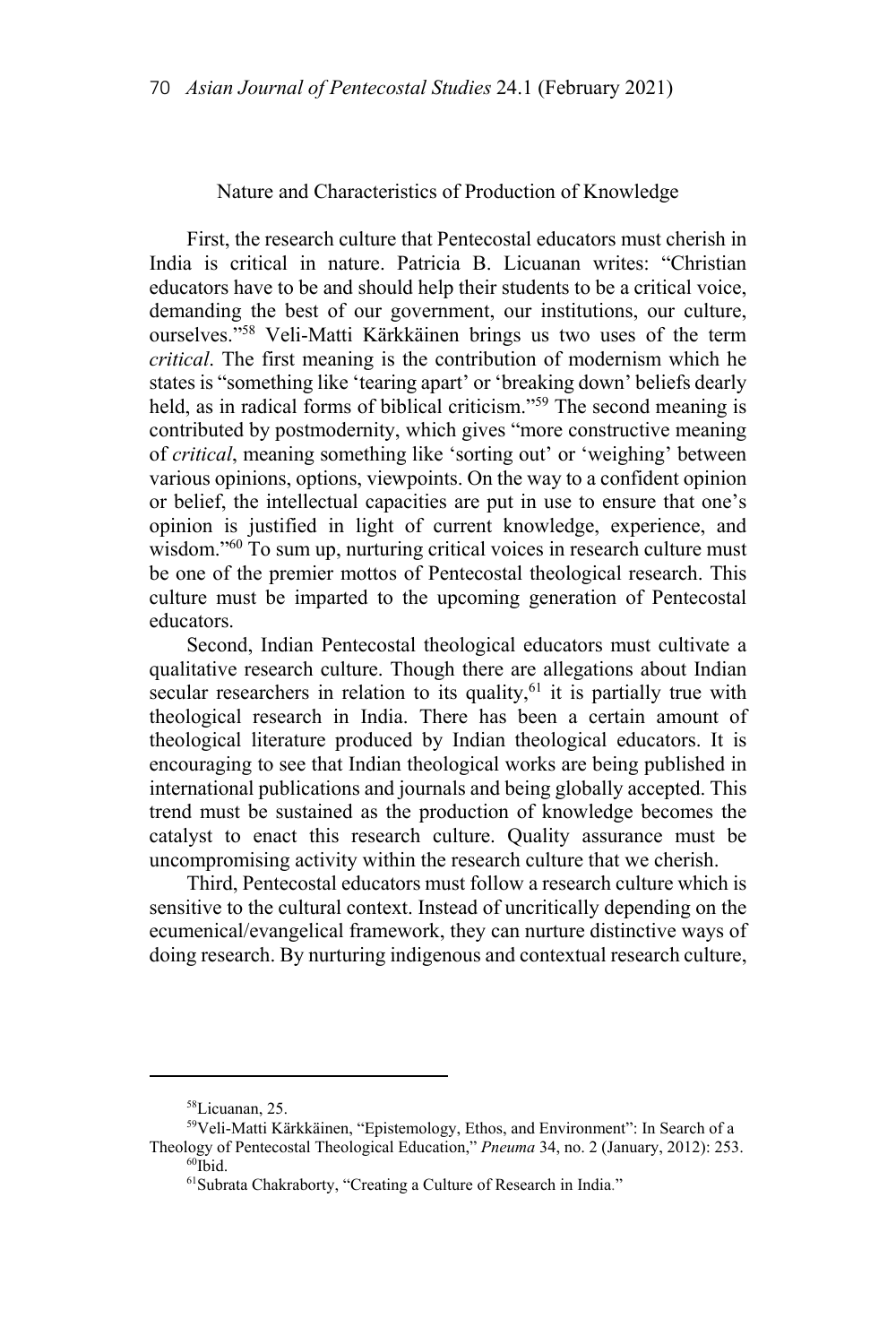we could develop a true Indian Pentecostal identity. It also must be directed towards involvement in the developmental process.<sup>62</sup>

Fourth, production of knowledge must be a 'holistic' approach. Veli‐Matti Kärkkäinen argues that a 'holistic' approach in Pentecostalism is an adaptation from the postmodern trend.<sup>63</sup> This approach incorporates every aspect of human existence and interactions. There is no difference between sacred and secular. One of the proposals of Paul W. Lewis is noted as a holistic package, that is: *orthodoxy*, right belief; *orthopraxis*, right action; and *orthopathy*, right experience, affections or passion.<sup>64</sup> The production of knowledge must be directed in these three dimensions to be holistic in approach.

Finally, production of knowledge must take 'democratic' in practice. It is not an individual think-tank that produces expertise and knowledge, rather it must recognize the community involvement. As stated elsewhere, knowledge is a social product. To achieve this goal, there must be a nexus between theological educators, pastors, believers and outsiders. The products of theological research should be workable within them.<sup>65</sup> Further, theological education must not deprive anyone on the basis of gender, caste, color, economic status and so on.

# Purpose of Production of Knowledge

The postmodern context provides Pentecostals the opportunity to recapitulate our view on theological education. On the one side, production of knowledge would nurture the research culture among Pentecostals, especially theological educators, while on the other side we have long term benefits. The following section will list these long-term benefits of the production of knowledge.

# *An Authentic Indian Pentecostal Theology*

Why have Pentecostals not emphatically stated theologies in India? As elsewhere shared, Pentecostal theology and literature are mainly imported or translated from Euro-American countries. That means that

<sup>62</sup>Amirtham, 205.

<sup>63</sup>Veli‐Matti Kärkkäinen, "Mission in Pentecostal Theology," *International Review* 

<sup>&</sup>lt;sup>64</sup>Paul W. Lewis, "Explorations in Pentecostal Theological Education," *Asia Journal of Pentecostal Studies* 10, no. 2 (July, 2007): 168.<br><sup>65</sup>Kenneth O. Gangel, "Delivering Theological Education That Works," *Theological* 

*Education* 34 no. 1 (Autumn, 1997): 1-9.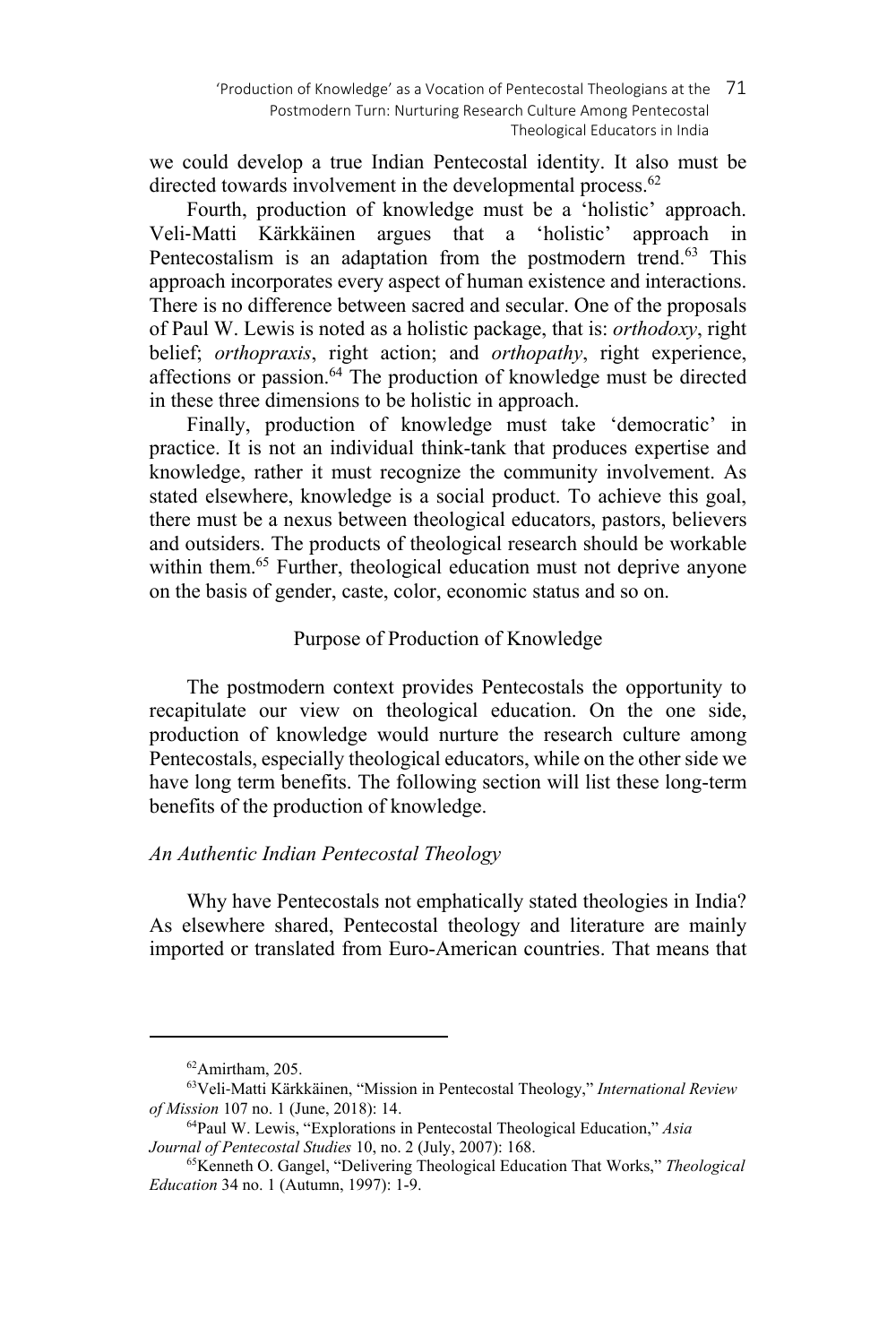what we claim of Pentecostal theology in India is, perhaps, an uncritically imported western Pentecostalism and its theologies. Gnana Patrick notes that, "Theological research is an integral part of the process of theologizing."66 Pentecostalism could cherish its unique way within the wider theological discourses.

William K. Kay writes, "The challenge facing Pentecostal education concerns its identity. If it is true to itself, it will develop forms of teaching, formation, curriculum and resources that are experiential and flexible. If it accepts the dictates of evangelicalism, it is…in danger of losing its distinctiveness."<sup>67</sup> Hence, it is necessary to nurture a Pentecostal research culture to articulate a more genuine 'Indian Pentecostal theology'. It will also help us to become independent from Euro-American scholarship. Hedlund points to this fact, referring to Paul A. Pomerville, as he sees "*indigenous* Pentecostals as an emerging 'third force' in world Christianity whose theology and witness respond to issues outside the scope of traditional western considerations."68 This will help fulfill the vision of Veli-Matti Kärkkäinen that "Pentecostal scholarship has the potential of overcoming that weakness [indoctrination] and aim at building a community of thinking and reflection in which the gifts and insights of many colleagues are cherished. When done in the community, theological reflection and education becomes an exercise in formation."69 In that sense, there is a vast scope for theological educators to develop a distinct Indian Pentecostalism as follows.70

First, by reflecting upon the Pentecostal heritage or resources including history, doctrine, culture, practices, traditions, issues and so on. Finny Philip also shares similar concerns: "there is little development in Pentecostal thinking or reflection about the Spirit experiences in our [Pentecostal] communities."<sup>71</sup> Second, by developing a Pentecostal perspective to look at non-Pentecostal church related issues, which can

<sup>66</sup>Patrick, 124.

<sup>67</sup>William K. Kay, "Pentecostal Education," *Journal of Beliefs and Values*, 25, no. 2 (August, 2004): 4.<br><sup>68</sup>Hedlund, 87.

<sup>69</sup>Veli-Matti Kärkkäinen, "Pentecostal Theological Education in a Theological and Missiological Perspective," *Journal of the European Pentecostal Theological* 

<sup>&</sup>lt;sup>70</sup>There are already scholars utilizing these resources and producing literature. Still more works in this direction are needed. See V. V. Thomas, *Dalit Pentecostalism:* 

*Spirituality of the Empowered Poor* (Bangalore: Asian Trading Company, 2008).<br><sup>71</sup>Philip, "Pentecostal Theological Education: Filadelphia Bible College India."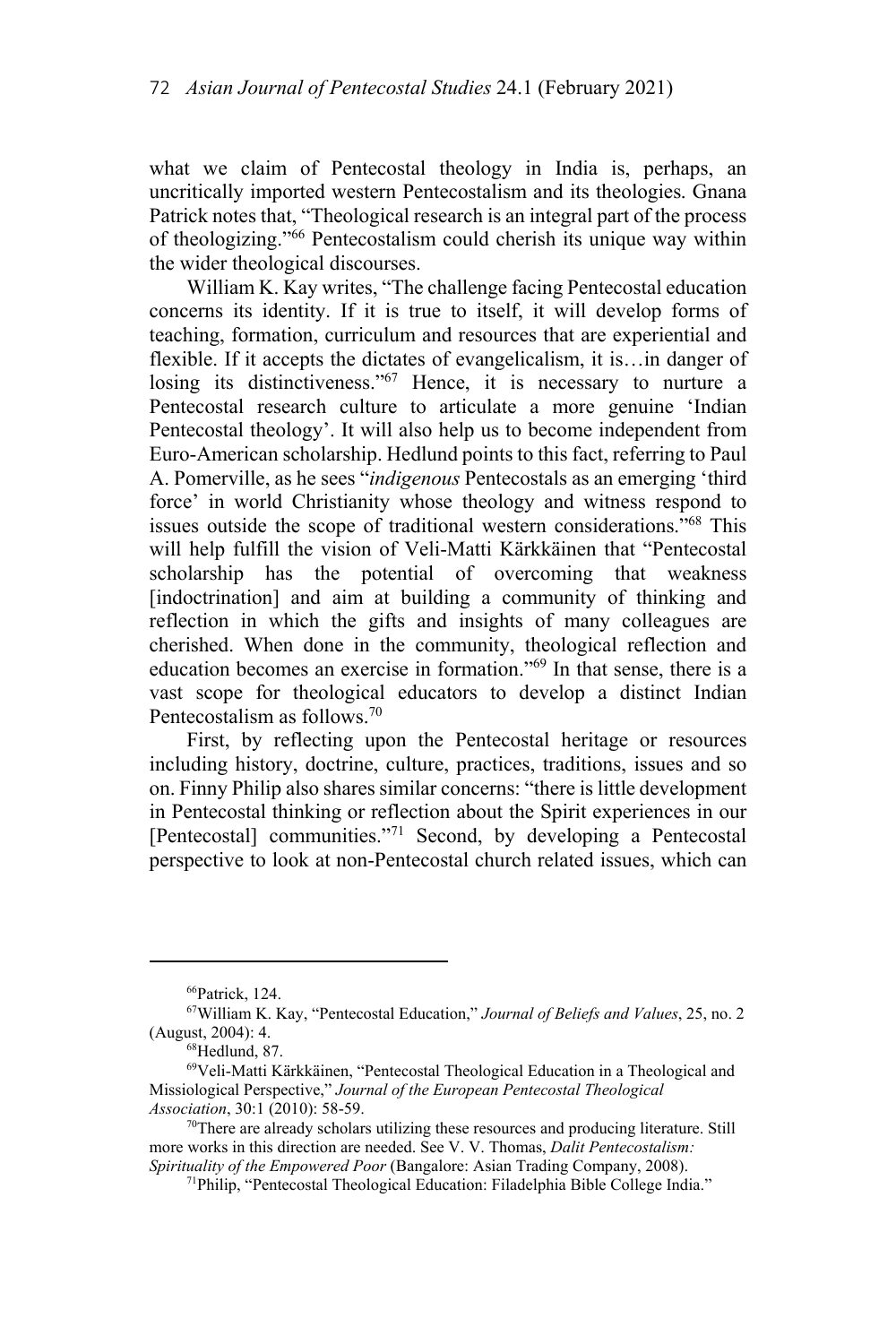also be considered as inter-denominational research in relation to doctrine, practices, and mission strategy. A third locus would be a social avenue in which we develop a Pentecostal framework to respond to socio-economic, religious and cultural issues of the people. By envisioning this, Pentecostals can distinctively inculcate an authentic Pentecostal voice in the mainstream theological discourses.

# *A Healthy Christian Community Building*

On the one side, Pentecostal theologians and theological institutions have advanced and penetrated into mainline theological education while, on the other side, at the popular level, there remains an aversion towards 'theological' education within the Pentecostal folk. It is an obstacle for many to enter into theological research. If this situation continues, eventually Pentecostals will lose their theological coherence and remain as a shallow Pentecostalism. Therefore, this paper would challenge Pentecostals to conscientize among the ordinary Pentecostals the importance of the production of knowledge for the fruitful existence and continuation of the Pentecostal community in India.

We must heed the words of Joshuva Raja that "Theological education as a process does not occur in a vacuum rather it occurs in the context of the Church and society."72 The research culture of production of knowledge can serve the church in a meaningful way. For example, Julie C. Ma and Wonsuk Ma suggest that "scholars can begin to produce materials that are pastor-friendly in language and subject matter. By 'translating' their existing scholarly work into popular versions, pastors, lay leaders and Bible school students will greatly benefit from such contributions. Such partnership will bring churches and theological schools closer to the healthy future of Asian Pentecostalism."<sup>73</sup> In this way, the Pentecostal scholarship would serve the church.

# *Sustainable Advanced Community of Researchers*

 $\overline{\phantom{a}}$ 

To envision an advanced community of researchers, we must maintain academic excellence. "Christian educators should possess high

 $72$ Joshuva Raja, "Relevant and Effective Theological Education in the Twenty First Century India," *The Asbury Theological Journal* 60, no. 1 (Spring, 2005): 115. 73Julie C. Ma and Wonsuk M, *Mission in the Spirit: Towards a Pentecostal/* 

*Charismatic Missiology* (Oxford: Regnum, 2010), 241.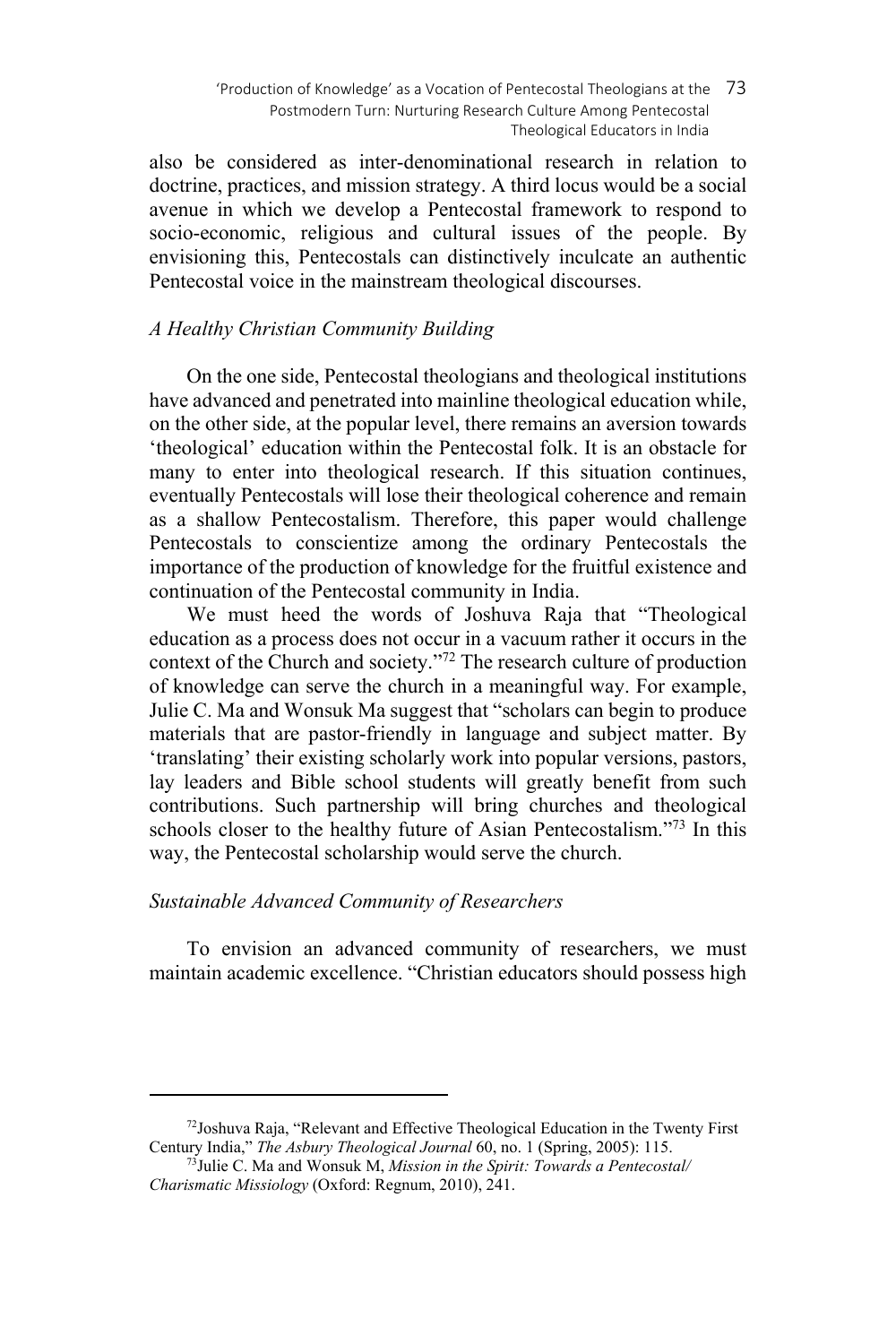standard academic credentials and accomplishments…" notes Licuanan. She further expands this notion and writes:

Two important points should be raised in relation to academic excellence and faculty scholarship. The first has to do with the range of types of scholarship and research which our faculty might pursue: basic research or the scholarship of discovery; scholarship of integration; scholarship of application and the scholarship of teaching. The second important point is for academic excellence to be grounded in the mission and vision of the institution and not simply driven by competitiveness or external measures.74

When production of knowledge becomes the culture of theological educators, it makes them more responsible than before. As we have seen, their researches were not appropriate to inculcate a Pentecostal identity, since they simply published their dissertations. When Pentecostal educators connect with the church, their writings will be more concrete and authentic. Nexus with church and academy is beneficial for both. That is to say, when the wide gap between the academy and the church is mended, there is a radical growth in the flourishing of research culture and healthy community of believers. Hedlund also anticipates that, "In India, emerging young Pentecostal theologians from Kerala have the prospect of pointing indigenous theology in new directions."75 Pentecostal scholars are able to understand current trends within Pentecostalism and respond to them theologically. They can conscientize the community of believers to respond to the issues that they are facing.

# *Responding to Social Concerns*

Gnana Raj proposes that theological teachers should play the roles of pastor, scholar and activist.<sup>76</sup> I would like to emphasize on the third role—activist. It is true that Pentecostal theological educators must be aware of, and responsibly respond to, their surroundings. Their works also should reflect beyond the boundaries of the church. It is the need of the hour to interact with realties beyond the church facilities. This helps

<sup>74</sup>Licuanan, 23.

<sup>75</sup>Hedlund, 88.

<sup>76</sup>Gnana Raj, "Effective Seminary Faculty: A Trilogy of Roles," *Journal of NATA* 2, no. 2 (Nov. 2012): 32-43.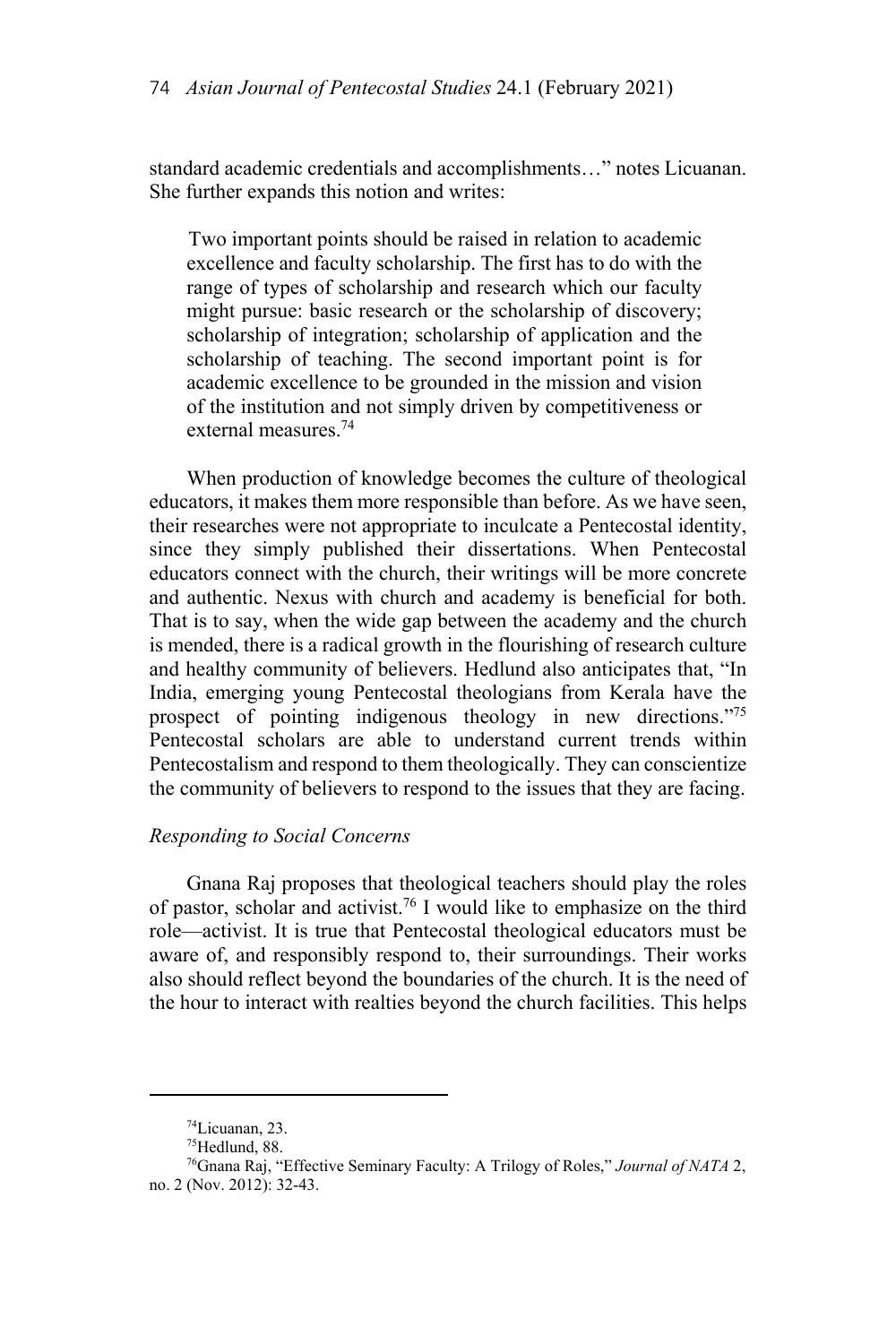the Pentecostal community to stand with its own unique identity and viewpoint. By this we should never intend to be divided or separated from the wider Christian community, but we should have our own identity as we step into the society.

In the process of knowledge production, a theological educator is involved in interacting with church-scholars-society as the main framework. By this, we will overcome the possible danger of theological isolation. Three parties are benefited! Further, we become a corrective force. Hedlund writes, "Some theologians discern in Pentecostalism a potential corrective function."77

# **Afterword: Vision, Hope and Aspiration**

By seeing the growth and influence of Pentecostal theological educators of India, Kärkkäinen's vision of "building a community of thinking and reflecting colleagues"78 and the early Pentecostal theological educators' vision of "our own hermeneutical principles and philosophy for our own situation,"79 are coming into fruition. India can claim soberly trained Pentecostal theological educators, who are able to foster original research practices now. However, what we lack is a 'distinct Indian Pentecostal touch'. This paper is the result of such thinking to inculcate a research culture among Pentecostal educators of India that spontaneously brings out distinct Indian Pentecostal theological articulations.

Pentecostal institutions must align together giving a platform for the Pentecostal educators to interact, nurture and publish meaningful Pentecostal scholarship. They can also fiscally and physically promote Pentecostal scholars in their research endeavors. Another suggestion would be that teaching institutions must be upgraded to research institutions or research centers.<sup>80</sup>

As Pentecostal educators, we must cherish and imbibe the research culture within the upcoming generation of Pentecostal theological educators and must remain aloof from the danger of theological elitism. We must also be encouraged to be actively involved in the production of Pentecostal journals, monographs and other literary works.

<sup>77</sup>Hedlund, 87.

<sup>78</sup>Veli-Matti Kärkkäinen, "Pentecostal Theological Education in a Theological and Missiological Perspective," 58.<br> $^{79}$ Titus, 3.

<sup>&</sup>lt;sup>80</sup>By developing research centers, we are not discarding the ministerial training at the undergraduate level.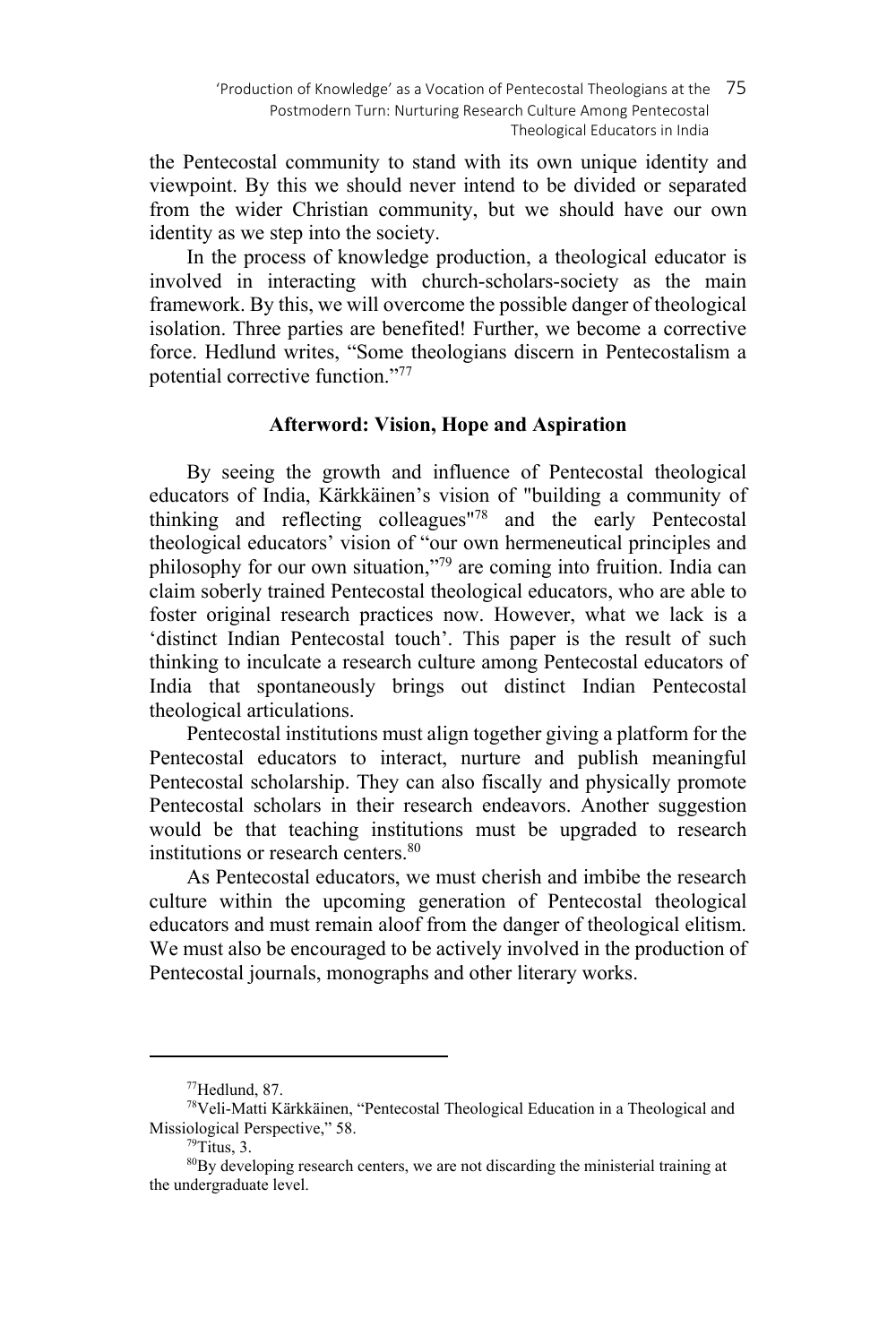As a Pentecostal community of believers, we must be willing to accommodate and cooperate with the ministers whose call is to serve the church from the academy. Many from the community should arise to be involved in the process of the production of knowledge.

By this, we could fruitfully foster a research culture among the Pentecostal theological educators of India.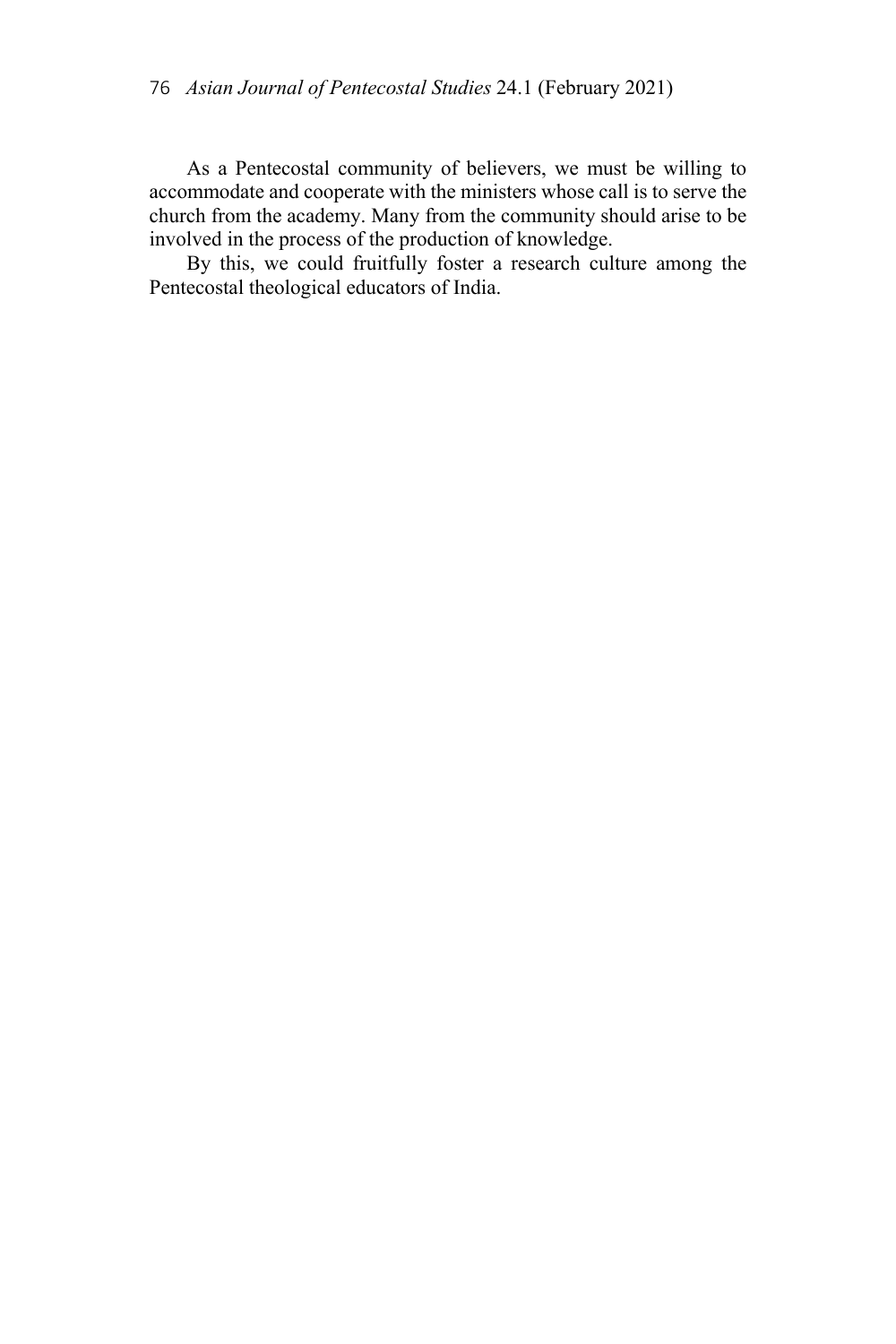'Production of Knowledge' as a Vocation of Pentecostal Theologians at the 77 Postmodern Turn: Nurturing Research Culture Among Pentecostal Theological Educators in India

### **BIBLIOGRAPHY**

- "Global Survey on Theological Education." https://www.globethics. net/web/gtl/research/global-survey (accessed June 20, 2019).
- Abraham, Shaibu. *The History of the Pentecostal Movement in North India: Unfolding its Social and Theological Contexts*. New Delhi: Christian World Imprint, 2017.
- Amirtham, Samuel. "Some Trends in the Development of Theological Education in India." *India Journal of Theology* 25. no. 3-4 (July-December, 1976): 197-209.
- Anderson, Allan H. "Precursors to Pentecostalism in South India: John Christian Arulappan (1810-67) and the Christianpettah Revival." https://www.academia.edu/6068814/Precursors to Pentecostalism\_in\_South\_India\_John\_Christian\_Arulappan\_1810- 67 and the Christianpettah Revival (accessed June 20, 2019).
- Boyd, Robin. *An Introduction to Indian Christian Theology.* 1969; repr., New Delhi: ISPCK, 2006.
- Burgess, Stanley M. "Pentecostalism in India: An Overview." *Asian Journal of Pentecostal Studies* 4, no. 1 (Jan., 2001): 85-95.
- Chakraborty, Subrata. "Creating a Culture of Research in India." *The Hindu Business Line* (August 24, 2017 updated January 09, 2018) https://www.thehindubusinessline.com/opinion/creating-a-cultureof-research-in-india/article9830350.ece (accessed January 10, 2019).
- *Christianity in its Global Context, 1970 2020: Society, Religion, and Mission*. Gordon-Conwell Theological Seminary: Center for the Study of Global Christianity, 2013.
- Devanandan, P. D. *Preparation for Dialogue: A Collection of Essays on Hinduism and Christianity in New India* edited by Nalini Devanandan and M. M. Thomas. Bangalore: CISRS, 1964.
- F. Wilson, "Bible Institutes, Colleges, Universities." *The New Dictionary of Pentecostal Charismatic Movements: Revised and Expanded Edition*, edited by Stanley M. Burgess and Edward M. Van der Maas, 372-380. Grand Rapids, Michigan: Zondervan, 2002.
- Gangel, Kenneth O. "Delivering Theological Education That Works." *Theological Education* 34 no. 1 (Autumn, 1997): 1-9.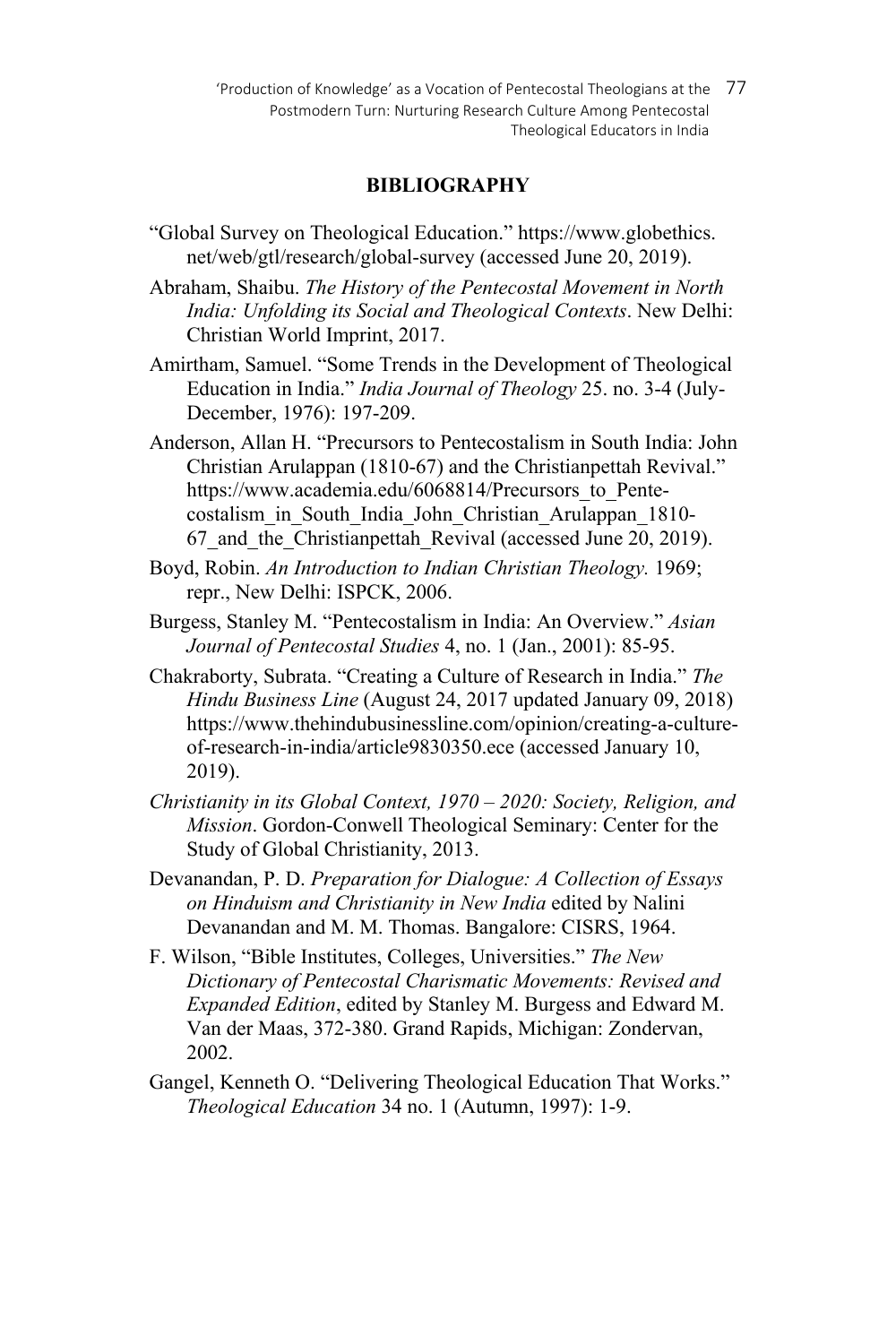- Gurukkal, Rajan. "An Introductory Outline of Knowledge Production in Pre-colonial India." *Indian Journal of History of Science* 51 no. 1 (March, 2016): 9-21.
- Hedlund, Roger E. *Quest for Identity: India's Churches of Indigenous Origin: The "Little Tradition" in Indian Christianity*. New Delhi: MIIS/ISPCK, 2000.
- Hittenberger, Jeffrey S. "Toward a Pentecostal Philosophy of Education." *Pneuma: The Journal of the Society for Pentecostal Studies* 23, no. 2 (Fall, 2001): 221.
- Asia Theological Association India (ATAI). https://ataindia.org/. (accessed June 20, 2019).
- Board of Theological Education of the Senate of Serampore College (BTESSC). https://btessc.org/. (accessed June 20, 2019).
- Church on the Rock Theological Seminary (COTR). https://cotr.in/ admission/programme-offered/ph-d-missiology/. (accessed July 20, 2019).
- Faith Theological Seminary (FTS). https://ftseminary.wordpress.com/ doctorate-in-new-testament/. (accessed July 20, 2019).
- Senate of Serampore College (University). https://www.senateof seramporecollege.edu.in/ (accessed July 20, 2019).
- University Grants Commission (UGC). https://www.ugc.ac.in/ (accessed July 20, 2019).
- Jørgensen, Knud. "Foreword." In *Mission and Postmodernities: Regnum Edinburgh 2010 Series*, edited by Rolv Olsen et al. Oxford: Regnum Books International, 2011.
- Kärkkäinen, Veli-Matti. "Epistemology, Ethos, and Environment: In Search of a Theology of Pentecostal Theological Education." *Pneuma* 34, no. 2 (January, 2012): 245-261.
	- \_\_\_\_\_\_\_\_. "Mission in Pentecostal Theology." *International Review of Mission* 107 no. 1 (June, 2018): 5-22.

\_\_\_\_\_\_\_\_. "Pentecostal Theological Education in a Theological and Missiological Perspective," *Journal of the European Pentecostal Theological Association*, 30:1 (2010): 49-62.

- Kay, William K. "Pentecostal Education," *Journal of Beliefs and Values*, 25, no. 2 (August, 2004): 229-239.
- Kirk, J. Andrew. "The Postmodern Condition and the Church's (Co)mission." In *Mission and Postmodernities: Regnum Edinburgh 2010 Series*, edited by Rolv Olsen et al. 22-35. Oxford: Regnum Books International, 2011.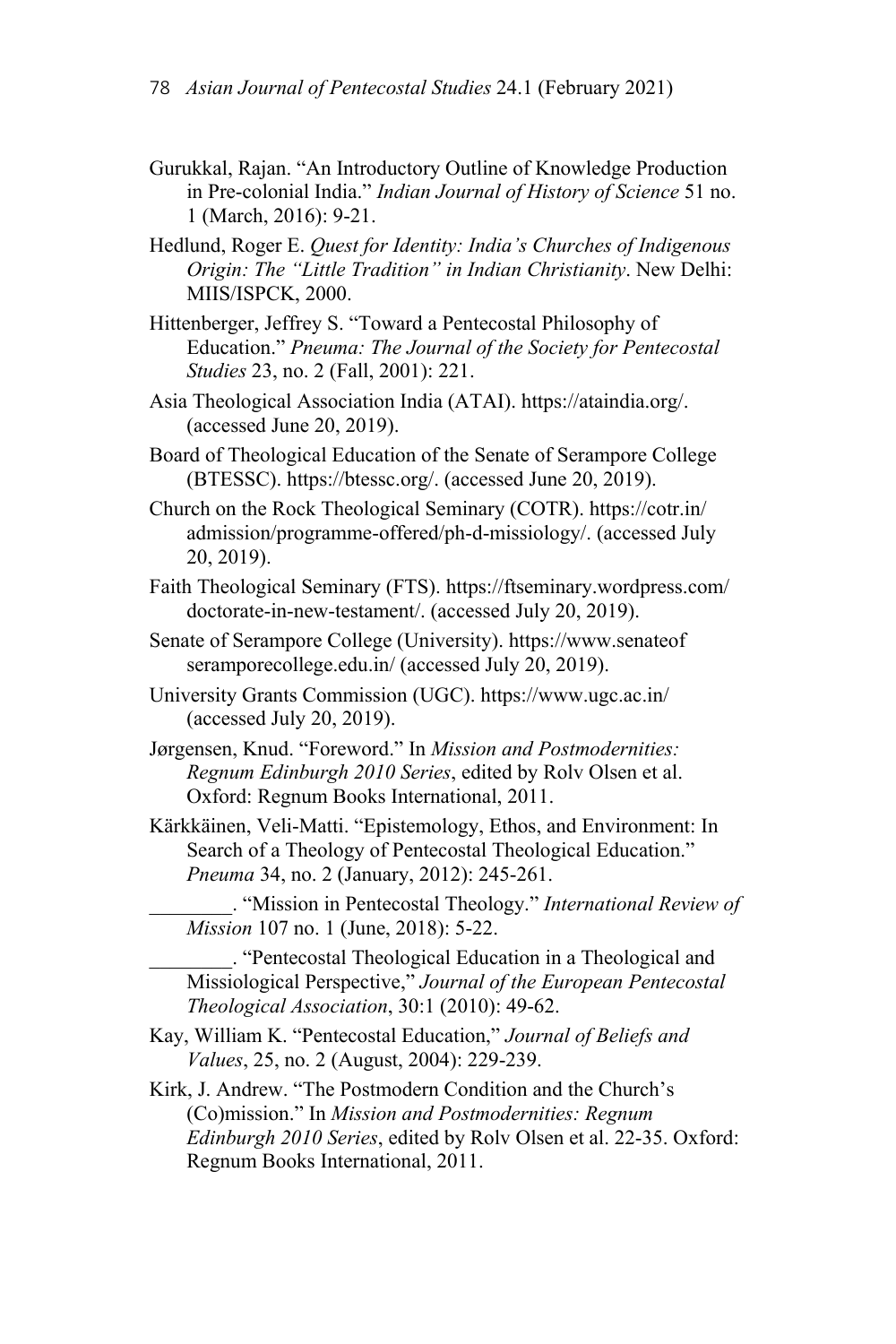- 'Production of Knowledge' as a Vocation of Pentecostal Theologians at the 79 Postmodern Turn: Nurturing Research Culture Among Pentecostal Theological Educators in India
- Lewis, Paul W. "Explorations in Pentecostal Theological Education." *Asia Journal of Pentecostal Studies* 10, no. 2 (July, 2007): 161-76.
- Licuanan, Patricia B. "Vocation of Christian Educators: Christian Responsibility in Academia." *Jeevadhara: A Journal of Christian Interpretation* XXXIII, no. 193 (January 2003): 13-26.

Ma, Julie C. and Wonsuk Ma. *Mission in the Spirit: Towards a Pentecostal/ Charismatic Missiology*. Oxford: Regnum, 2010.

- Ma, Wonsuk. "Theological Education in Pentecostal Churches in Asia." In *Handbook of Theological Education in World Christianity: Theological Perspectives-Regional Surveys-Ecumenical Trends,* edited by Dietrich Werner, et al., 729-735. Bangalore: ATC, 2010.
- Patrick, Gnana. "Future of Theological Research in India." In *Theological Research in the Global South: Prospects and Challenges*, edited by P. G. George, 124-138. Serampore: SATHRI, 2015.
- Philip, Finny. "Pentecostal Theological Education: Filadelphia Bible College India." *The Pneuma Review: Journal of Ministry Resources and Theology for Pentecostal and Charismatic Ministries & Leaders* (October 18, 2016) http://pneumareview.com /pentecostal-theological-education-filadelphia-bible-college-india/ (accessed 2 June 2019).
- Raj, Gnana. "Effective Seminary Faculty: A Trilogy of Roles." *Journal of NATA* 2, no. 2 (Nov. 2012): 32-43.
- Raj, Josfin. *Inclusive Christ and Broken People: Towards a Dalit Christology in the Light of the Early Church Faith Confession.*  New Delhi: Christian World Imprints, 2018.

\_\_\_\_\_\_\_\_\_. *Pauline Corpus: A Paradigm for the Effective Christian Journalism in Contemporary India.* New Delhi: ISPCK, 2013.

- Raja, Joshuva. "Relevant and Effective Theological Education in the Twenty First Century India." *The Asbury Theological Journal* 60, no. 1 (Spring, 2005): 111-123.
- Srivastava, Vinay Kumar. "The State of Research Culture in Indian Universities." *Social Change* 47, no. 1 (March, 2017): 101-107. https://journals.sagepub.com/doi/pdf/10.1177/0049085716681914 (accessed June 20, 2019).
- Thannickal, John S., *Ashram: A Communicating Community.*  Bangalore: Center for Contemporary Christianity, 2011.